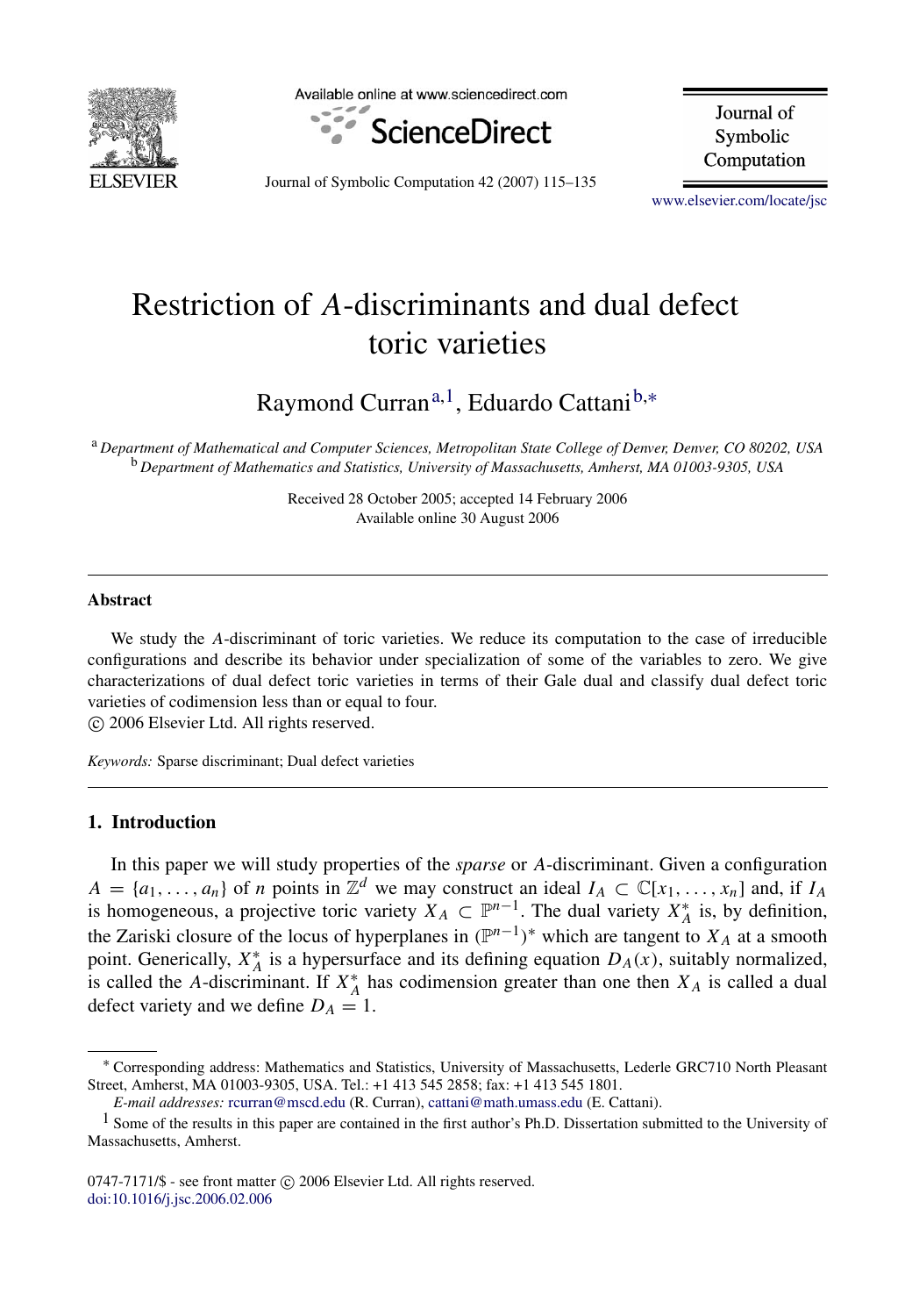The *A*-discriminant generalizes the classical notion of the discriminant of univariate polynomials. It was introduced by Gel'fand, Kapranov, and Zelevinsky (their book [\(Gel'fand](#page-20-0) [et al.,](#page-20-0) [1994\)](#page-20-0) serves as the basic reference of our work) and it arises naturally in a variety of contexts including the study of hypergeometric functions [\(Gel'fand et al.,](#page-20-1) [1989;](#page-20-1) [Cattani et al.,](#page-20-2) [2001;](#page-20-2) [Cattani and Dickenstein,](#page-20-3) [2004\)](#page-20-3) and in some recent formulations of mirror duality [\(Batyrev](#page-19-0) [and Materov,](#page-19-0) [2002\)](#page-19-0).

When studying the *A*-discriminant it is often convenient to consider a Gale dual of *A*. This is a configuration  $B = \{b_1, \ldots, b_n\} \subset \mathbb{Z}^m$ , where *m* is the codimension of  $X_A$  in  $\mathbb{P}^{n-1}$ . The configuration  $B$ , and by extension  $A$ , is said to be irreducible if no two vectors in  $B$  lie on the same line. Equivalently, if the matroid  $\mathcal{M}_B = (B, \mathcal{I})$  defined by the family,  $\mathcal{I}$ , of linearly independent subsets of *B* is *simple*. In [Theorem](#page-7-0) [11,](#page-7-0) we prove a univariate resultant formula which reduces the computation of the *A*-discriminant to the case of irreducible configurations. This implies, in particular, that the Newton polytope of the discriminant is unchanged, up to affine isomorphism, if we replace *B* by the configuration obtained by adding up all subsets of collinear vectors. This generalizes a result of [Dickenstein and Sturmfels](#page-20-4) [\(2002\)](#page-20-4) for codimension-two configurations. We point out that, in their case, this is a consequence of a complete description of the Newton polytope of the discriminant.

In the study of rational hypergeometric functions, one is interested in understanding the behavior of the *A*-discriminant when specializing a variable  $x_j$  to zero and its relation to the discriminant of the configuration obtained by removing the corresponding point  $a_i$  from  $A$ . [Theorem](#page-11-0) [15](#page-11-0) generalizes the known results in this direction [\(Cattani et al.,](#page-20-2) [2001,](#page-20-2) Lemma 3.2; [Cattani and Dickenstein,](#page-20-3) [2004,](#page-20-3) Lemma 3.2). This specialization result was first proved by the first author in his Ph.D. Dissertation [\(Curran,](#page-20-5) [2005\)](#page-20-5), using the theory of coherent polyhedral subdivisions. We give a greatly simplified proof in Section [4,](#page-10-0) where we derive the specialization theorem as a corollary of our resultant formula.

Using tropical geometry methods, Dickenstein, Feitchner, and Sturmfels have been able to compute the dimension of the dual of a projective toric variety  $X_A$  and this, in particular, makes it possible to decide if a given toric variety is dual defect, i.e. if the dual variety has codimension greater than one. Their formula [\(Dickenstein et al.,](#page-20-6) [2005,](#page-20-6) Corollary 4.5) involves the configuration *A* and the geometric lattice,  $S(A)$ , whose elements are the supports, ordered by inclusion, of the vectors in ker(*A*). The information contained in  $\mathcal{S}(A)$  is essentially the same as that contained in a family of flats in  $\mathcal{M}_B$ , for a Gale dual configuration *B* of *A*. Thus, one could say that the formula by Dickenstein, Feitchner, and Sturmfels involves both *A* and *B* information. In [Theorem](#page-13-0) [18,](#page-13-0) we use [Theorem](#page-11-0) [15](#page-11-0) to show that we can decide whether a configuration is dual defect purely in terms of certain *non-splitting* flags of flats in the matroid  $\mathcal{M}_B$ . In [Theorem](#page-16-0) [25](#page-16-0) we obtain a decomposition of the Gale dual configuration of a toric variety and give, in terms of this decomposition, a sufficient condition for the variety to be dual defect. Although we believe this condition to also be necessary, we are not able to prove it at this point.

Dual defect varieties have been extensively studied: [Beltrametti et al.](#page-19-1) [\(1992\)](#page-19-1), [Di Rocco](#page-20-7) [\(2006\)](#page-20-7), [Ein](#page-20-8) [\(1985,](#page-20-8) [1986\)](#page-20-9) and [Lanteri and Struppa](#page-20-10) [\(1987\)](#page-20-10). In particular, Dickenstein and Sturmfels have classified codimension-two dual defect varieties [\(Dickenstein and Sturmfels,](#page-20-4) [2002\)](#page-20-4) and, by completely different methods, [Di Rocco](#page-20-7) [\(2006\)](#page-20-7) has classified dual defect projective embeddings of smooth toric varieties in terms of their associated polytopes. We give a complete classification of dual defect toric varieties of codimension less than or equal to four in terms of the Gale duals. This implies, in particular, that in these cases the condition in [Theorem](#page-16-0) [25](#page-16-0) is necessary and sufficient. We conclude Section [5](#page-12-0) by comparing Di Rocco's list, for codimension less than or equal to four, with our classification.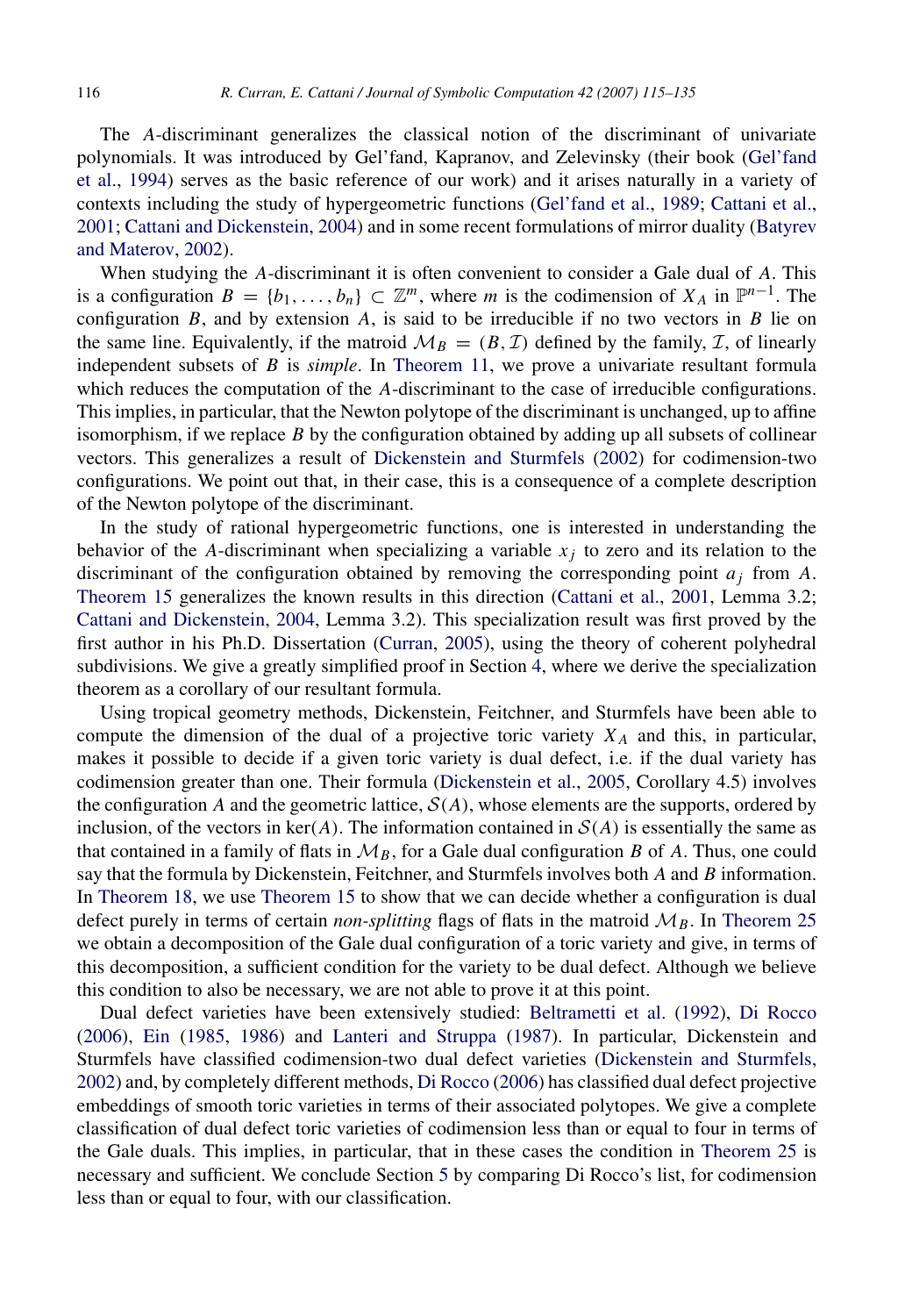## 2. Preliminaries

We begin by setting up the notation to be used throughout. We will denote by *A* a  $d \times n$ integer matrix or, equivalently, the configuration  $A = \{a_1, \ldots, a_n\}$  of *n* points in  $\mathbb{Z}^d$  defined by the columns of *A*. We will always assume that *A* has rank *d* and set  $m := n - d$ , the *codimension* of *A*. Viewing *A* as a map  $\mathbb{Z}^n \to \mathbb{Z}^d$  we denote by  $\mathcal{L}_A \subset \mathbb{Z}^n$  the kernel of *A*.  $\mathcal{L}_A$  is a lattice of rank *m*. For any  $u \in \mathbb{Z}^n$  we write  $u = u_+ - u_-,$  where  $u_+, u_- \in \mathbb{N}^n$  have disjoint support. Let  $I_A \subset \mathbb{C}[x_1, \ldots, x_n]$  be the lattice ideal defined by  $\mathcal{L}_A$ , that is the ideal in  $\mathbb{C}[x_1, \ldots, x_n]$ generated by all binomials of the form:  $x^{u_+} - x^{u_-}$ , where  $u \in \mathcal{L}_A$ . Note that for any vector  $w \in \mathbb{Q}^d$  in the  $\mathbb{Q}$ -rowspan of *A* we have

$$
\langle w, u_+ \rangle = \langle w, u_- \rangle
$$

for all  $u \in \mathcal{L}_A$  and, hence,  $I_A$  is w-weighted homogeneous.

**Definition 1.** We will say that *A* is *homogeneous* or nonconfluent if the vector  $(1, \ldots, 1)$  is in the Q-rowspan of *A*.

Note that in terms of the configuration in  $\mathbb{Z}^d$ , A is homogeneous if and only if all the points lie in a rational hyperplane not containing the origin. Throughout this paper we will be interested in properties of homogeneous configurations *A* which depend only on the Q-rowspan of *A*. Thus, in those cases we may assume without loss of generality that the first row of *A* is (1, . . . , 1). We shall then say that *A* is in *standard form*.

Given a homogeneous configuration *A*, let  $X_A := \mathbb{V}(I_A) \subset \mathbb{P}^{n-1}$  be the projective (though not necessarily normal) variety defined by the homogeneous ideal *IA*. The map

$$
t \in (\mathbb{C}^*)^d \mapsto (t^{a_1} : \cdots : t^{a_d}) \in X_A \subset \mathbb{P}^{n-1}
$$

defines a torus embedding which makes *X<sup>A</sup>* into a toric variety of dimension *d* − 1. Generically, its *dual variety*  $X_A^*$  is an irreducible hypersurface defined over  $\mathbb{Z}$ . Its normalized defining polynomial  $D_A(x_1, \ldots, x_n)$  is called the sparse or *A*-discriminant. It is well-defined up to sign. If the dual variety  $X_A^*$  has codimension greater than one, then we define  $D_A = 1$  and refer to  $X_A$  as a *dual defect variety* and to *A* as a *dual defect configuration*. Note that  $X_A$ , and consequently  $X_A^*$ , depend only on the rowspan of *A*. Indeed, it is shown in [Gel'fand et al.](#page-20-0) [\(1994,](#page-20-0) Proposition 1.2, Chapter 5) that *X<sub>A</sub>* depends only on the affine geometry of the set  $A \subset \mathbb{Z}^d$ .

Alternatively, given a configuration  $A = \{a_1, \ldots, a_n\}$  we consider the generic Laurent polynomial supported on *A*:

$$
f_A(x;t) := \sum_{i=1}^n x_i t^{a_i},\tag{1}
$$

which, for a choice of coefficients  $x_i \in \mathbb{C}$ , we view as a regular function on the torus  $(\mathbb{C}^*)^d$ . Then, the discriminant is an irreducible polynomial in  $\mathbb{C}[x_1, \ldots, x_n]$  which vanishes whenever the specialization of  $f_A$  has a multiple root in the torus; i.e.  $f_A$  and all its derivatives  $\partial f_A / \partial t_i$ vanishing simultaneously at some point in  $t \in (\mathbb{C}^*)^d$ . Note that when *A* is in standard form:

<span id="page-2-0"></span>
$$
t_1 \frac{\partial f_A}{\partial t_1} = f_A \tag{2}
$$

and, consequently,  $f_A$  and  $\partial f_A/\partial t_1$  have the same zeroes on  $(\mathbb{C}^*)^d$ . Let  $R := \mathbb{C}[x][t^{\pm 1}]$  be the ring of Laurent polynomials in *t* whose coefficients are polynomials in *x*, and denote by  $J(f_A)$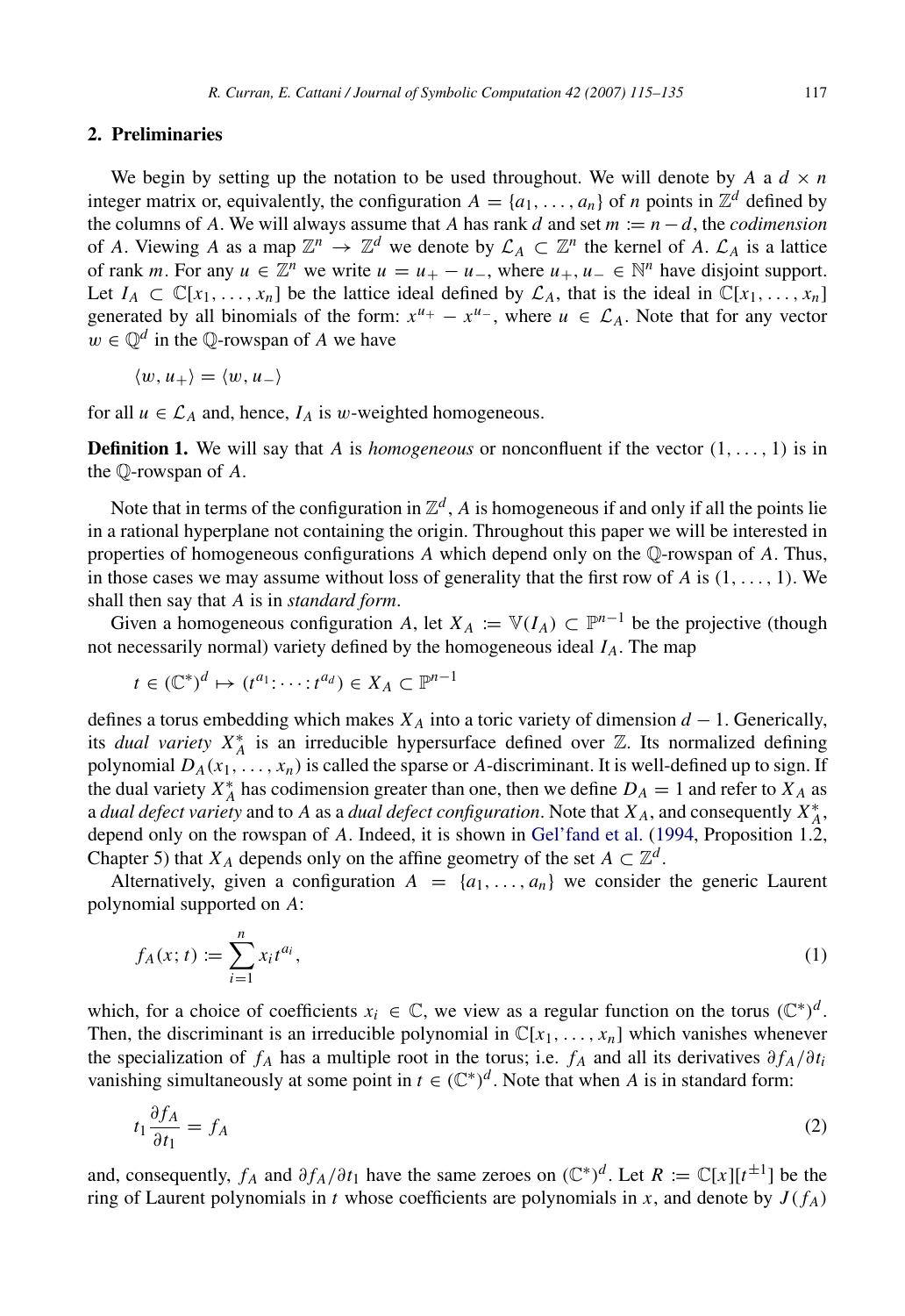the ideal in *R* generated by  $f_A$  and its partial derivatives with respect to the *t* variables. Set  $\mathbb{V}_A := \mathbb{V}(J(f_A)) \subset \mathbb{C}^n$ ,  $\times (\mathbb{C}^*)^d_t$ . Let  $\nabla_A$  be the Zariski closure of the projection of  $\mathbb{V}(J(f_A))$  in  $\mathbb{C}_x^n$ , then if  $\nabla_A$  is a hypersurface,  $\nabla_A = \{x : D_A(x) = 0\}$ . If *A* is homogeneous and *X<sub>A</sub>* is not dual defect then  $\nabla_A$  is the cone over  $X_A^*$ .

We recall that if  $v_1, \ldots, v_m \in \mathbb{Z}^n$  are a  $\mathbb{Z}$ -basis of  $\mathcal{L}_A$ , then the  $n \times m$  matrix B, whose columns are  $v_1, \ldots, v_m$ , is called a *Gale dual* of *A*. The same name is used to denote the configuration  ${b_1, \ldots, b_n} \subset \mathbb{Z}^m$  of row vectors of *B*. Gale duals are defined up to  $GL(m, \mathbb{Z})$ -action. We will also consider  $n \times m$  integer matrices C, whose columns  $\xi_1, \ldots, \xi_m \in \mathbb{Z}^n$  are a Q-basis of  $\mathcal{L}_A \otimes_{\mathbb{Z}} \mathbb{Q}$ . In that case we will say that *C* is a Q-dual of *A*. For any  $n \times m$  integer matrix *C* of rank *m* we will denote by *q* the greatest common divisor of all maximal minors of *C* and call it the *index* of *C*. Indeed, *q* is the index of the lattice generated by the row vectors of *C*,  $c_1, \ldots, c_n$ , in  $\mathbb{Z}^m$ . An  $n \times d$  integer matrix A of rank d is said to be a dual configuration of C if  $A \cdot C = 0$ . Note that *C* is a Gale dual of *A* if and only if it has index 1 and that, if *A* is dual to *C*, then *A* is homogeneous if and only if the row vectors of  $C$  add up to zero. Such a configuration  $C$  will also be called homogeneous. If  $c_i = 0$  for some *j*, then any dual configuration *A* is a *pyramid*, i.e. all the vectors  $a_i$ ,  $i \neq j$  are contained in a hyperplane. It is easy to check that in that case  $X_A$ is dual defect.

Given an  $n \times m$  integer matrix C of rank m we will denote by  $\mathcal{L}_C$  the sublattice of  $\mathbb{Z}^n$  generated by the columns of *C* and by  $J_C \subset \mathbb{C}[x_1, \ldots, x_n]$  the lattice ideal defined by  $\mathcal{L}_C$ . If *C* is a Gale dual of *A*, then  $\mathcal{L}_C = \mathcal{L}_A$  and  $I_A = J_C$  is a prime ideal. In any case, if  $\xi_1, \ldots, \xi_m$  are the columns of *C* and we denote by  $J_{\xi}$  the ideal

$$
J_{\xi} = \langle x^{\xi_1^+} - x^{\xi_1^-}, \dots, x^{\xi_m^+} - x^{\xi_m^-} \rangle,
$$

then the lattice ideal *J<sub>C</sub>* is the saturation  $J_C = J_{\xi} : (x_1 \cdots x_m)^{\infty}$ .

If *C* is homogeneous of index *q* then the variety  $X_C := \mathbb{V}(I_C) \subset \mathbb{P}^{n-1}$  has *q* irreducible components and they are all torus translates of  $X_A = \mathbb{V}(I_A)$ , where *A* is a dual of *C*. Similarly, the dual variety  $X_C^*$  is a union of finitely many torus translates of  $X_A^*$ . In particular if one of them is a hypersurface so is the other. In that case, we denote by  $D_C \in \mathbb{C}[x_1, \ldots, x_n]$  the defining equation suitably normalized. Moreover, there exist  $\theta^1, \ldots, \theta^q \in (\mathbb{C}^*)^n$  such that

<span id="page-3-1"></span>
$$
D_C(x) = \prod_{j=1}^{q} D_A(\theta^j * x),
$$
\n(3)

where ∗ denotes component-wise multiplication. We will say that *C* is dual defect if and only if *A* is dual defect.

The computation of the *A*-discriminant is well-known in the case of codimension-one homogeneous configurations. Let  $B = (b_1, \ldots, b_n)^T$ ,  $b_i \in \mathbb{Z}$ , be a Gale dual of *A*. Reordering the columns of *A*, if necessary, we may assume without loss of generality that  $b_i > 0$  for  $i = 1, \ldots, r$  and  $b_j < 0$  for  $r + 1 \le j \le n$ . Set

<span id="page-3-0"></span>
$$
p = b_1 + \dots + b_r = -(b_{r+1} + \dots + b_n).
$$

Then, up to an integer factor

$$
D_A = \prod_{j=r+1}^n |b_j|^{b_j} \prod_{i=1}^r x_i^{b_i} - (-1)^p \prod_{i=1}^r b_i^{b_i} \prod_{j=r+1}^n x_j^{|b_j|}.
$$
 (4)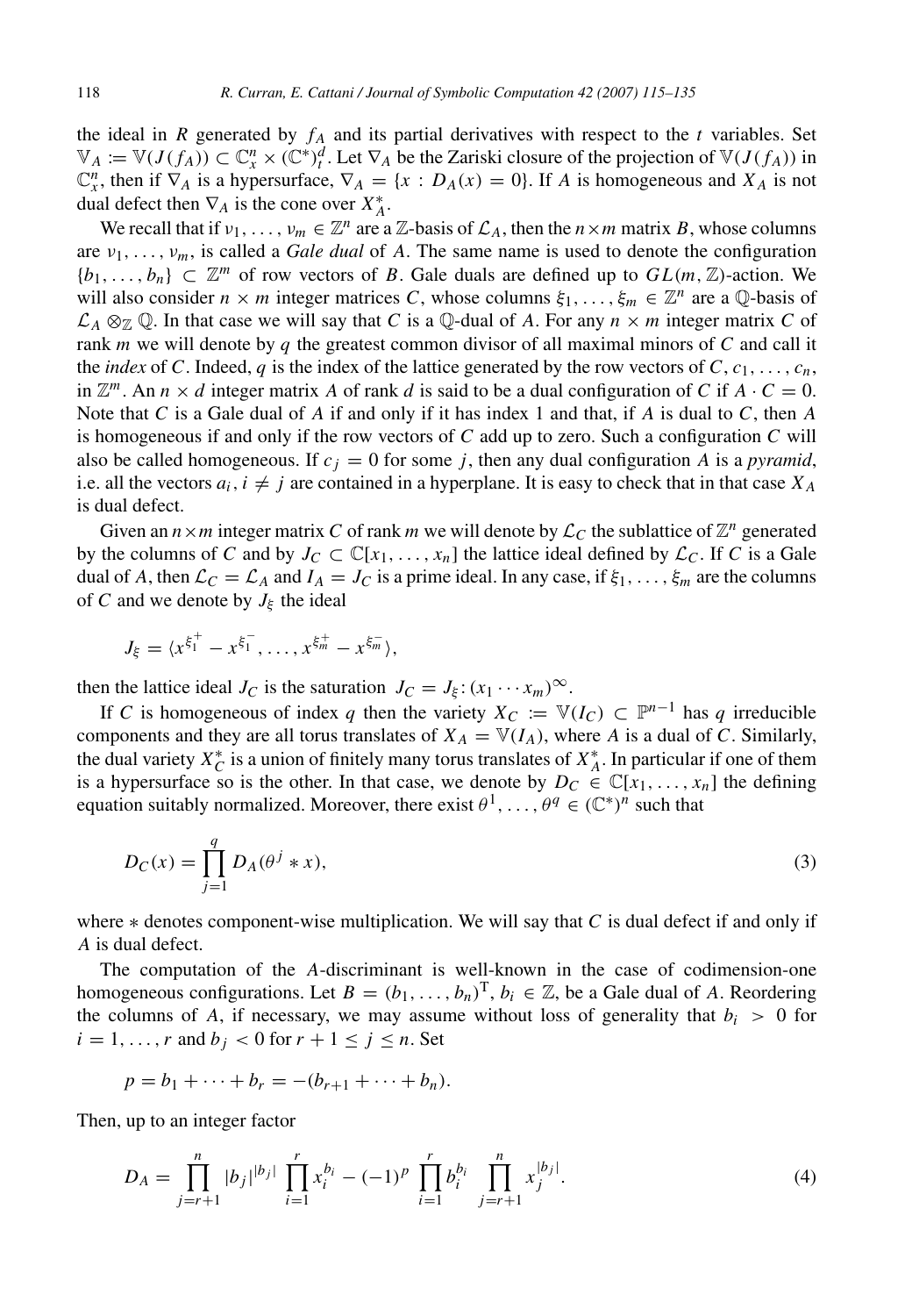We recall the notion of *Horn uniformization* from [Gel'fand et al.](#page-20-0) [\(1994,](#page-20-0) Chapter 9). Although in [Gel'fand et al.](#page-20-0) [\(1994\)](#page-20-0) this is done only in the case of saturated lattice ideals, the generalization to arbitrary lattice ideals is straightforward. Let  $C = (c_{ij})$  be an integer matrix whose rows add up to zero, the *Horn map*  $h_C : \mathbb{P}^{m-1} \to (\mathbb{C}^*)^m$  is defined by the formula  $h_C(\zeta_1 : \cdots : \zeta_m) =$  $(\Psi_1(\zeta), \ldots, \Psi_m(\zeta))$ , where

$$
\Psi_k(\zeta_1 : \dots : \zeta_m) = \prod_{i=1}^n (c_{i1}\zeta_1 + \dots + c_{im}\zeta_m)^{c_{ik}}.
$$
\n(5)

We also define  $T_C: (\mathbb{C}^*)^n \to (\mathbb{C}^*)^m$  by  $T_C(x) := (x^{\xi_1}, \ldots, x^{\xi_m})$ , where  $\xi_1, \ldots, \xi_m$  are the column vectors of *C*, and set  $\widetilde{\nabla}_C := h_C(\mathbb{P}^{m-1}) \subset (\mathbb{C}^*)^m$ .

The following result is proved in [Gel'fand et al.](#page-20-0) [\(1994,](#page-20-0) Chapter 9, Theorem 3.3a) for the case of Gale duals. Its extension to Q-duals is straightforward.

**Theorem 2.** Let  $A \subset \mathbb{Z}^n$  be a homogeneous configuration and  $C \in \mathbb{Z}^{n \times m}$  a Q-dual of A. Then *if*  $X_A^*$  *is a hypersurface, so is*  $\widetilde{\nabla}_C$ *. Moreover,* 

$$
T_C^{-1}(\widetilde{\nabla}_C) = \nabla_C \cap (\mathbb{C}^*)^n. \tag{6}
$$

#### 3. Discriminants and splitting lines

<span id="page-4-3"></span>−1

In this section we will study the effect on the *A*-discriminant of removing from the Gale dual configuration *B* a set of collinear vectors which add up to zero. We will show that this operation preserves the dual defect property and the Newton polytope of the discriminant. Moreover, there is a resultant formula relating the two discriminants. We shall assume throughout this section that our configurations are homogeneous.

<span id="page-4-1"></span>**Theorem 3.** Let A be a configuration in  $\mathbb{Z}^n$  which is not a pyramid, and  $B \subset \mathbb{Z}^m$  a Gale dual. *Suppose we can decompose B as*

$$
B=C_1\cup C_2,
$$

*where*  $C_1$  *and*  $C_2$  *are homogeneous configurations,*  $C_1$  *is of rank m, and*  $C_2$  *is of rank* 1*. Let*  $A_1$ *be a dual of C*<sub>1</sub>. Then  $\text{codim}(\nabla_A) = \text{codim}(\nabla_{A_1})$ . In particular, A is dual defect if and only if  $A_1$ *is dual defect.*

**Proof.** Let  $A_2$  be a dual of  $C_2$ . We may assume without loss of generality that  $A_1$  and  $A_2$  are in standard form. We may also assume that  $C_1 = \{b_1, \ldots, b_r\}$  and  $C_2 = \{b_{r+1}, \ldots, b_n\}$ . Since the vectors in  $C_1$  span  $\mathbb{Z}^m$  over  $\mathbb{Q}$ , there is a  $\mathbb{Z}$ -relation

<span id="page-4-2"></span>
$$
\sum_{i=1}^{r} \gamma_i b_i + \sum_{j=r+1}^{n} \mu_j b_j = 0 \quad \text{with } \sum_{j=r+1}^{n} \mu_j b_j \neq 0.
$$
 (7)

It is then easy to check that the matrix

<span id="page-4-0"></span>
$$
A = \left(\begin{array}{c|cc} A_1 & 0 \\ \hline 0 & A_2 \\ \hline \gamma_1 & \cdots & \gamma_r & \mu_{r+1} & \cdots & \mu_n \end{array}\right) \tag{8}
$$

is dual to *B* and, consequently, we may assume that *A* agrees with the matrix [\(8\)](#page-4-0). We can write  $d = d_1 + d_2 + 1$ , where:  $d_1 = r - m$  and  $d_2 = n - r - 1$  and view  $A_1$ ,  $A_2$  as configurations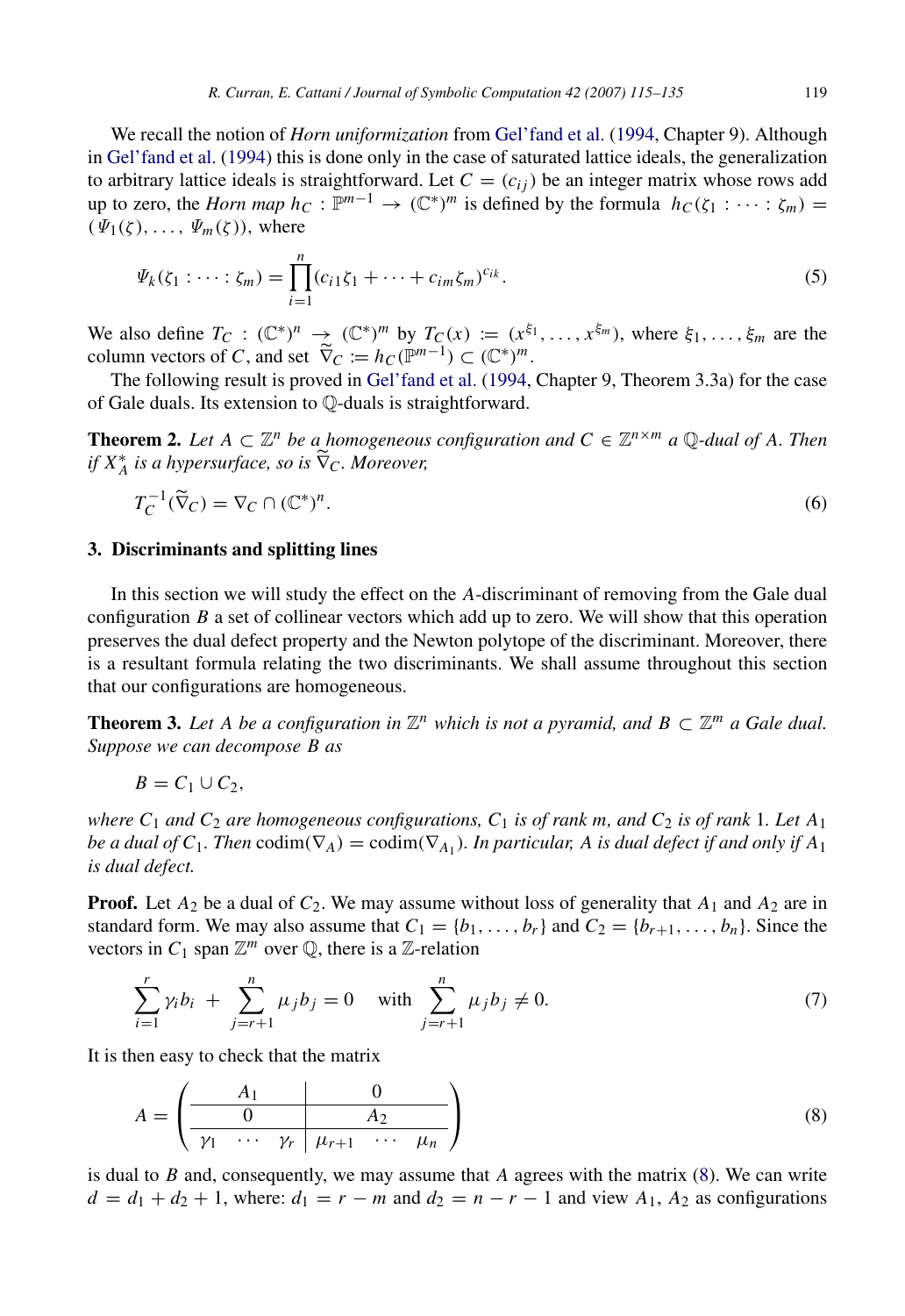in  $\mathbb{Z}^{d_1}$ ,  $\mathbb{Z}^{d_2}$ , respectively. We let  $t = (t_1, \ldots, t_{d_1}), s = (s_1, \ldots, s_{d_2}), x = (x_1, \ldots, x_r),$  and  $y = (y_{r+1}, \ldots, y_n)$ . Given  $u \in \mathbb{C}^*$ , we let  $u^{\gamma} * x = (u^{\gamma_1} x_1, \ldots, u^{\gamma_r} x_r)$ . We define  $u^{\mu} * y$  in an analogous way.

If *A* is as in [\(8\)](#page-4-0),  $f_A(x, y; t, s, u) = f_{A_1}(u^{\gamma} * x; t) + f_{A_2}(u^{\mu} * y; s)$  and, therefore,

$$
J(f_A) = \langle J(f_{A_1}(u^{\gamma} * x; t)), J(f_{A_2}(u^{\mu} * y; s)), \partial f_A/\partial u \rangle.
$$

In particular, we get a map  $\Phi : \mathbb{V}_A \to \mathbb{V}_{A_1}$  given by  $\Phi(x, y, t, s, u) = (u^{\gamma} * x, t)$ . We also define  $\Psi : \mathbb{V}_A \to \mathbb{C}^* \times \nabla_A$  by  $\Psi(x, y, t, s, u) = (u, x, y)$ . Let  $Z = \text{Im}(\Psi) \subset \mathbb{C}^* \times \nabla_A$ , and let  $\Pi : \mathbb{V}_{A_1} \to \mathbb{V}_{A_1}$  denote the natural projection. Finally, define  $\phi : Z \to \mathbb{V}_{A_1}$  by  $\phi(u, x, y) = u^{\gamma} * x$ . Then the diagram

$$
\begin{array}{ccc}\n \mathbb{V}_A & \xrightarrow{\Phi} & \mathbb{V}_{A_1} \\
\psi & \downarrow \pi & \downarrow \pi \\
Z & \xrightarrow{\phi} & \nabla_{A_1}\n \end{array} \tag{9}
$$

commutes. We note that dim  $Z = \dim \nabla_A$ . Indeed, the natural projection  $p: Z \to \nabla_A$  has finite fibers since, for any  $(u, x, y) \in Z$ ,  $u^{\mu} * y \in \nabla_{A_2}$ . But  $A_2$  is a codimension-one configuration and therefore its discriminant is given by [\(4\)](#page-3-0). Hence, *u* must satisfy an equation of the form  $u^q = c y^{\alpha}$ , for some  $q \in \mathbb{Z}, c \in \mathbb{Q}$ , and  $\alpha \in \mathbb{Z}^{n-r}$ .

We now claim that the conclusion of [Theorem](#page-4-1) [3](#page-4-1) will follow from [Lemma](#page-5-0) [5,](#page-5-0) proved below, which asserts that  $\phi$  is generically surjective with fibers of dimension  $n - r$ . Indeed, we have  $\dim \nabla_A = \dim Z = \dim \nabla_{A_1} + n - r$  and, consequently,

$$
\operatorname{codim}(\nabla_A) = n - \dim \nabla_A = r - \dim \nabla_{A_1} = \operatorname{codim}(\nabla_{A_1}). \quad \Box
$$

Before proving the statements on generic surjectivity and fiber dimension, we prove an auxiliary lemma.

<span id="page-5-2"></span>**Lemma 4.** Let A be a  $d \times n$  integer matrix of rank d with Gale dual  $B = \{b_1, \ldots, b_n\}$ . *Let*  $x \in \mathbb{C}^n$ ,  $t \in (\mathbb{C}^*)^d$ . Suppose that for some  $\Theta \in \mathbb{Z}^n$ ,  $\mathbb{V}_A \subset \{f_A(\Theta \ast x; t) = 0\}$ . Then  $\Theta_1b_1+\cdots+\Theta_nb_n=0.$ 

**Proof.** Let  $t_0 = (1, \ldots, 1) \in (\mathbb{C}^*)^d$ . Then, the set  $\{x \in \mathbb{C}^n : (x, t_0) \in \mathbb{V}_A\}$  agrees with the conormal space of  $X_A$  at the point  $[1 : \cdots : 1] \in X_A \subset \mathbb{P}^{n-1}$ . For each such  $x = (x_1, \ldots, x_n)$ we have, by assumption

$$
\Theta_1 x_1 + \cdots + \Theta_n x_n = 0.
$$

Hence  $\Theta$  lies in the tangent space to  $X_A$  at the point  $[1 : \cdots : 1]$ . Since this tangent space equals the row span of A, the result follows.  $\square$ 

<span id="page-5-0"></span>**Lemma 5.** *Under the hypotheses* [\(8\)](#page-4-0), the map  $\phi: Z \to \nabla_{A_1}$  is generically surjective with fibers *of dimension*  $n - r$ .

**Proof.** To prove the first statement we show that  $\Phi: \mathbb{V}_A \to \mathbb{V}_{A_1}$  is generically surjective. Let  $(\bar{x}, t) \in \mathbb{V}_{A_1}$  and choose  $(u, y)$  such that

<span id="page-5-1"></span>
$$
D_{A_2}(u^{\mu} * y) = 0. \t\t(10)
$$

As noted above, for any choice of  $y \in \mathbb{C}^{n-r}$  there are finitely many possible choices of *u* satisfying [\(10\)](#page-5-1). We next choose  $s \in (\mathbb{C}^*)^{d_2}$  such that  $(u^{\mu} * y, s) \in \mathbb{V}_{A_2}$ . Note that the assumption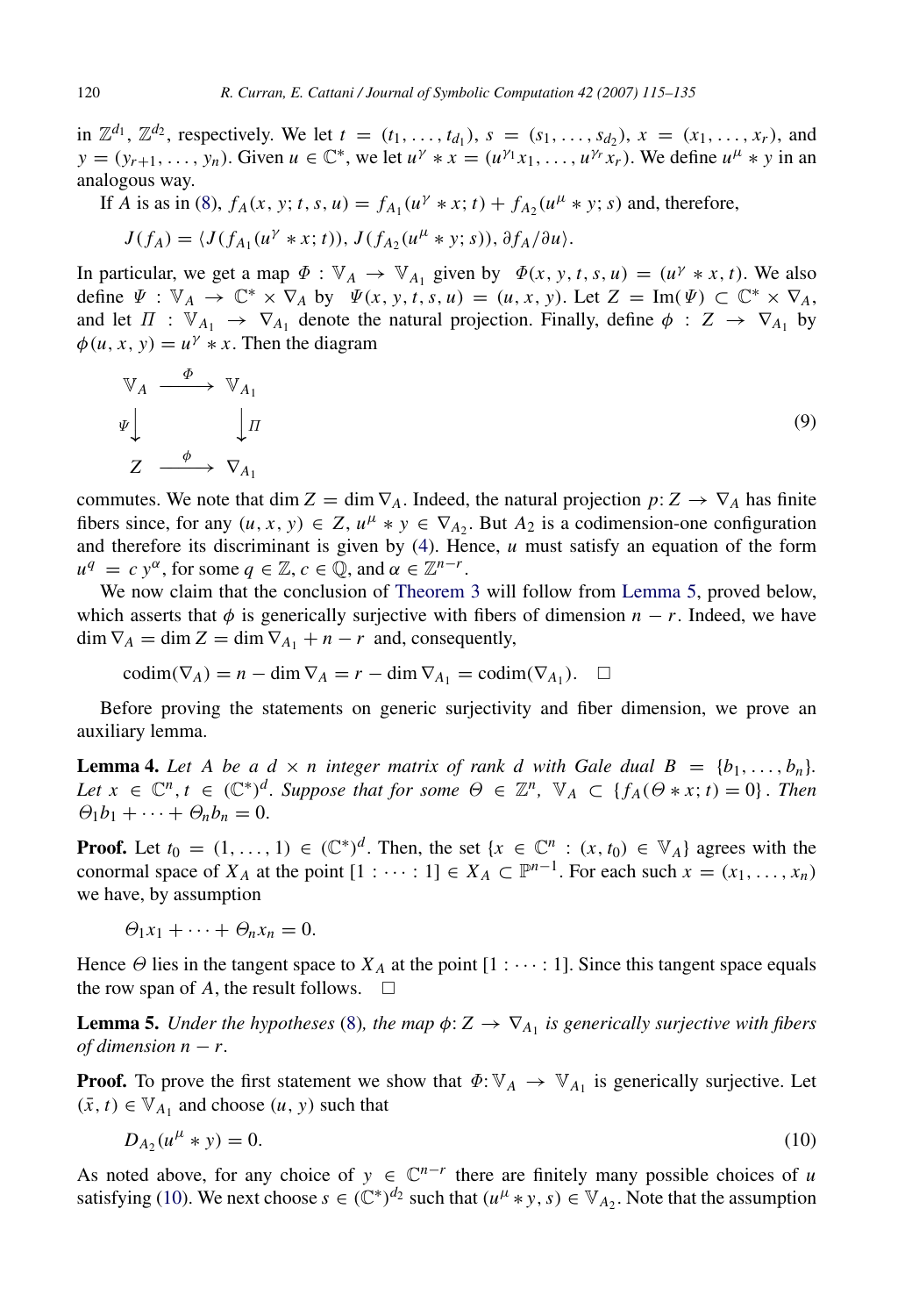that  $A_2$  is in standard form implies that if  $(u^{\mu} * y, s) \in V_{A_2}$  then so does  $(u^{\mu} * y, s_{\lambda})$ , where  $s_{\lambda} = (\lambda s_1, s_2, \dots, s_{d_2})$ ;  $\lambda \in \mathbb{C}^*$ . For the given choice of *u*, let *x* be defined by  $u^{\gamma} * x = \overline{x}$ . Therefore,  $(x, t) \in \mathbb{V}(J(f_{A_1}(u^{\gamma} * x; t))$ . Thus, it suffices to show that we can choose  $\lambda \in \mathbb{C}^*$ such that  $(x, y, t, s_\lambda, u)$  satisfies

<span id="page-6-0"></span>
$$
\frac{\partial f_A}{\partial u}(x, y; t, s_\lambda, u) = 0. \tag{11}
$$

But clearly

$$
u \frac{\partial f_A}{\partial u}(x, y; t, s_\lambda, u) = f_{A_1}(y * u^\gamma * x; t) + \lambda f_{A_2}(\mu * u^\mu * y; s),
$$

where  $\gamma * u^{\gamma} * x = (\gamma_1 u^{\gamma_1} x_1, \dots, \gamma_r u^{\gamma_r} x_r)$ , and similarly for  $\mu * u^{\mu} * y$ . [Lemma](#page-5-2) [4](#page-5-2) and [\(7\)](#page-4-2) imply that we may assume without loss of generality that  $(y, s, u)$  have been chosen so that  $f_{A_2}(\mu * u^{\mu} * y; s) \neq 0$ . Thus, if  $(\bar{x}, t)$  are so that  $f_{A_1}(\gamma * \bar{x}; t) \neq 0$ , then we can certainly choose  $\lambda \in \mathbb{C}^*$  so that [\(11\)](#page-6-0) holds and, consequently,  $\overline{\phi}$  is surjective outside the zero locus of  $f_{A_1}(\gamma * \bar{x}; t)$ . Appealing once again to [Lemma](#page-5-2) [4](#page-5-2) and [\(7\)](#page-4-2), it follows that this zero locus does not contain  $V_{A_1}$  which completes the proof of the first assertion.

Finally, we note that the remark after [\(10\)](#page-5-1) implies the statement about the fiber dimension of  $\phi$ .  $\Box$ 

Suppose now that we are under the same assumptions as in [Theorem](#page-4-1) [3.](#page-4-1) That is, *A* is a configuration in  $\mathbb{Z}^n$  which is not a pyramid.  $B \subset \mathbb{Z}^m$  is a Gale dual of *A* which may be decomposed as  $B = C_1 \cup C_2$ , where  $C_1$  and  $C_2$  are homogeneous configurations.  $C_1$  is of rank *m*, and  $C_2$  is of rank 1. Moreover, let  $A_1$  be a dual of  $C_1$ . We then have

<span id="page-6-2"></span>**Theorem 6.** If  $C_1$  has index q, then the Newton polytope  $\mathcal{N}(D_A)$  is affinely isomorphic to  $q \cdot \mathcal{N}(D_{A_1})$ .

**Proof.** By [Theorem](#page-4-1) [3,](#page-4-1)  $D_A = 1$  if and only if  $D_{A_1} = 1$ , thus we may assume  $D_A \neq 1$ . Let  $B = \{b_1, \ldots, b_n\} \subset \mathbb{Z}^m$  and suppose that  $C_1 = \{b_1, \ldots, b_r\}$ . We will then show that the projection  $\pi_r : \mathbb{R}^n \to \mathbb{R}^r$  on the first *r* coordinates maps  $\mathcal{N}(D_A)$  to  $q \cdot \mathcal{N}(D_{A_1})$ . Since both of these polytopes have the same dimension the result follows.

Note that since the vectors  ${b_{r+1}, \ldots, b_n}$  are all collinear and  $b_{r+1} + \cdots + b_n = 0$ , we have, for all  $k = 1, \ldots, m$ , that the product

$$
\prod_{i=r+1}^{n} (b_{i1}\zeta_1 + \cdots + b_{i,n-d}\zeta_{n-d})^{b_{ik}}
$$

is a constant  $\lambda_k \in \mathbb{Q}$ . Hence, the defining equations  $F_B(z)$ ,  $F_{C_1}(z)$  of  $\tilde{\nabla}_B$ ,  $\tilde{\nabla}_{C_1}$ , are related through

<span id="page-6-1"></span>
$$
F_B(z_1,\ldots,z_m)=F_{C_1}(\lambda_1z_1,\ldots,\lambda_mz_m). \hspace{1cm} (12)
$$

By [\(6\)](#page-4-3), substituting  $z_j$  by  $x^{\nu_j}$ ,  $j = 1, ..., m$ , where  $\nu_j$  is the *j*-th column vector of *B*, into  $F_B(z)$  gives the discriminant  $D_A(x)$  up to a Laurent monomial factor. On the other hand, this same substitution in the right hand side of [\(12\)](#page-6-1) yields a polynomial in  $\mathbb{C}[x_1, \ldots, x_r]$  whose support equals that of  $D_{C_1}$ . Hence

$$
\pi_r(\mathcal{N}(D_A)) = \mathcal{N}(D_{C_1}).
$$

Since, on the other hand, [\(3\)](#page-3-1) implies that  $\mathcal{N}(D_{C_1}) = q \cdot \mathcal{N}(D_{A_1})$ , the result follows.  $\Box$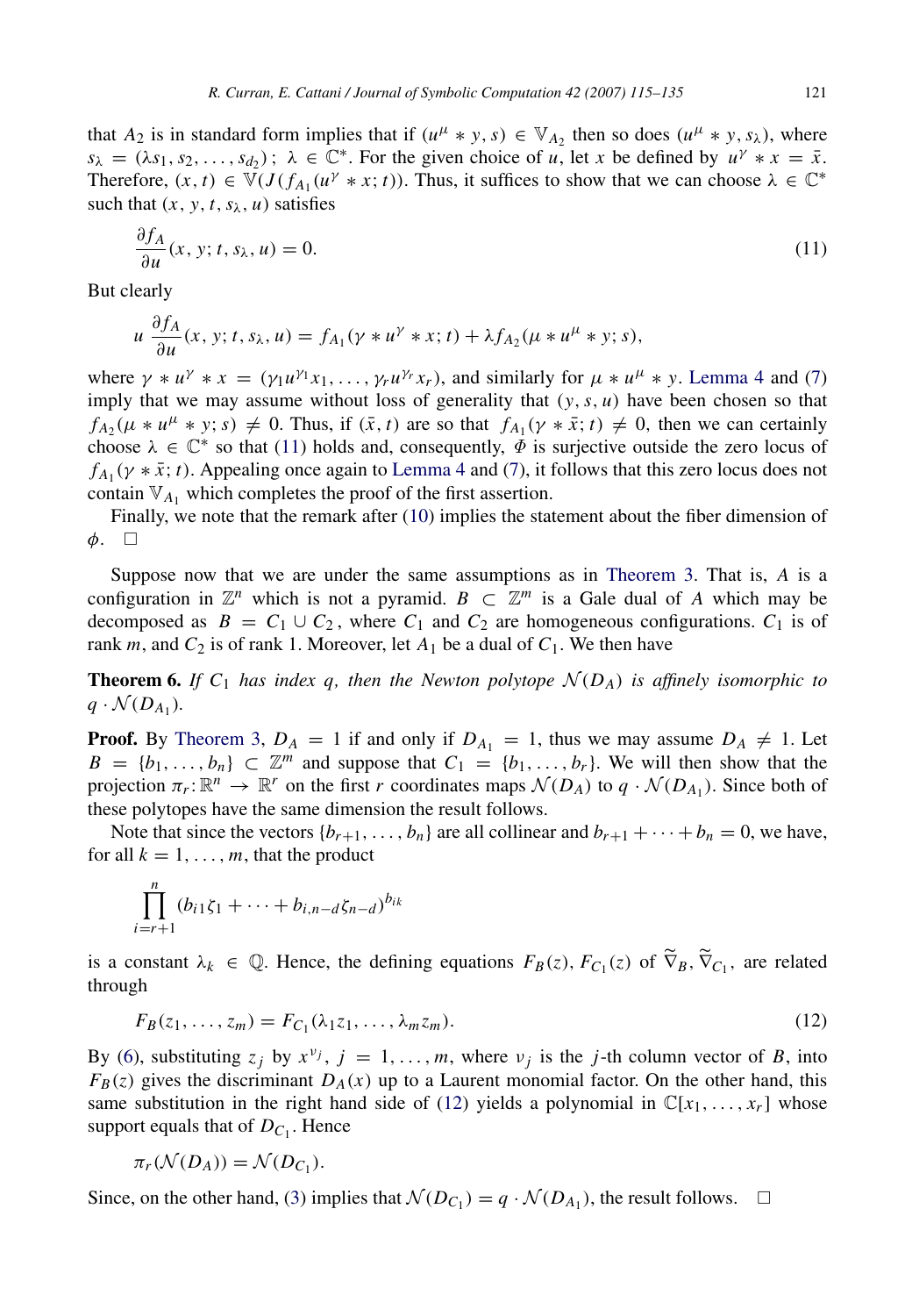<span id="page-7-4"></span>**Definition 7.** A configuration  $B = \{b_1, \ldots, b_n\} \subset \mathbb{Z}^m$  is called *irreducible* if any two vectors in *B* are linearly independent. If *A* is dual to an irreducible configuration *B*, we shall also call *A* irreducible. Given a configuration *B* we will denote by  $\tilde{B}$  the irreducible configuration obtained by removing all vectors lying on splitting lines and replacing non-splitting subsets of collinear vectors in *B* by their sum.

**Remark 8.**  $\mathcal{M}_B = (B, \mathcal{I})$  be the matroid defined by the family,  $\mathcal{I}$ , of linearly independent subsets of *B*. Then *B* is irreducible if and only if  $M_B$  is *simple*.

**Definition 9.** Let  $A \subset \mathbb{Z}^d$  be a configuration and  $B \subset \mathbb{Z}^m$  a Gale dual. *B* is said to be *degenerate* if and only if  $\text{rank}(\tilde{B}) < \text{rank}(B)$ .

The following corollary may be viewed as a generalization of the results in [\(Dickenstein and](#page-20-4) [Sturmfels,](#page-20-4) [2002,](#page-20-4) Section 4).

<span id="page-7-3"></span>**Corollary 10.** Let A be a  $d \times n$ , integer matrix of rank d defining a homogeneous configuration. *Let*  $B = \{b_1, \ldots, b_n\}$  *be a Gale dual of A. Let*  $\tilde{B}$  *be as above. Then*  $\mathcal{N}(D_B)$  *and*  $\mathcal{N}(D_{\tilde{B}})$  *are affinely isomorphic.*

**Proof.** Let  $L_1, \ldots, L_s$  denote the set of lines in  $\mathbb{R}^m$  containing vectors in *B*. For each  $j =$ 1, . . . ,*s*, let

$$
\sigma_j := \sum_{b_k \in B \cap L_j} b_k.
$$

Consider the configuration

$$
C := B \cup \{\sigma_1, -\sigma_1\} \cup \cdots \cup \{\sigma_s, -\sigma_s\}.
$$

Repeated applications of [Theorem](#page-6-2) [6](#page-6-2) give that  $\mathcal{N}(D_C) \cong \mathcal{N}(D_B)$ . On the other hand we may also view *C* as

 $C = \tilde{B} \cup C_1 \cup \cdots \cup C_s$ 

where  $C_i = \{-\sigma_i\} \cup (B \cap L_i)$ . [Theorem](#page-6-2) [6](#page-6-2) then implies that  $\mathcal{N}(D_C) \cong \mathcal{N}(D_{\tilde{B}})$ . □

We next show that, with the notation and assumptions of [Theorem](#page-4-1) [3,](#page-4-1) there is a univariate resultant formula relating the discriminants *D<sup>A</sup>* and *DA*<sup>1</sup> .

<span id="page-7-0"></span>**[Theorem](#page-4-1) 11.** Let A, B, A<sub>1</sub>, C<sub>1</sub>, and C<sub>2</sub> be as in Theorem [3](#page-4-1) and let A<sub>2</sub> be a dual of C<sub>2</sub>. *Assume moreover that C*<sup>1</sup> *consists of the first r vectors in B. Then, there exist integers*  $\delta_1, \delta_2, \gamma_1, \ldots, \gamma_r, \mu_{r+1}, \ldots, \mu_n, M$  such that

<span id="page-7-1"></span>
$$
M D_A(x) = \text{Res}_u(u^{\delta_1} D_{A_1}(u^{\gamma} * x'), u^{\delta_2} D_{A_2}(u^{\mu} * x'')),
$$
\n(13)

*where*  $x = (x_1, ..., x_n)$ ,  $x' = (x_1, ..., x_r)$ ,  $x'' = (x_{r+1}, ..., x_n)$ , and  $*$  denotes componentwise *multiplication with*  $u^{\gamma} = (u^{\gamma_1}, \dots, u^{\gamma_r})$  *and*  $u^{\mu} = (u^{\mu_{r+1}}, \dots, u^{\mu_n})$ *.* 

**Proof.** If  $D_A(x) = 1$ , then  $D_{A_1}(x') = 1$  by [Theorem](#page-4-1) [3](#page-4-1) and [\(13\)](#page-7-1) is clearly true.

Suppose  $D_{A_1} \neq 1$ . Let *q* be the index of  $C_1$  and let w be a Z-generator of the onedimensional lattice  $\mathbb{Z}\langle b_{r+1}, \ldots, b_n \rangle$ . Since *B* has index 1, *q* is the smallest positive integer such that  $q w \in \mathbb{Z} \langle b_1, \ldots, b_r \rangle$ . We can find integers  $\gamma_1, \ldots, \gamma_r, \mu_{r+1}, \ldots, \mu_n$  such that

<span id="page-7-2"></span>
$$
\gamma_1 b_1 + \dots + \gamma_r b_r = q w = -\mu_{r+1} b_{r+1} - \dots - \mu_n b_n. \tag{14}
$$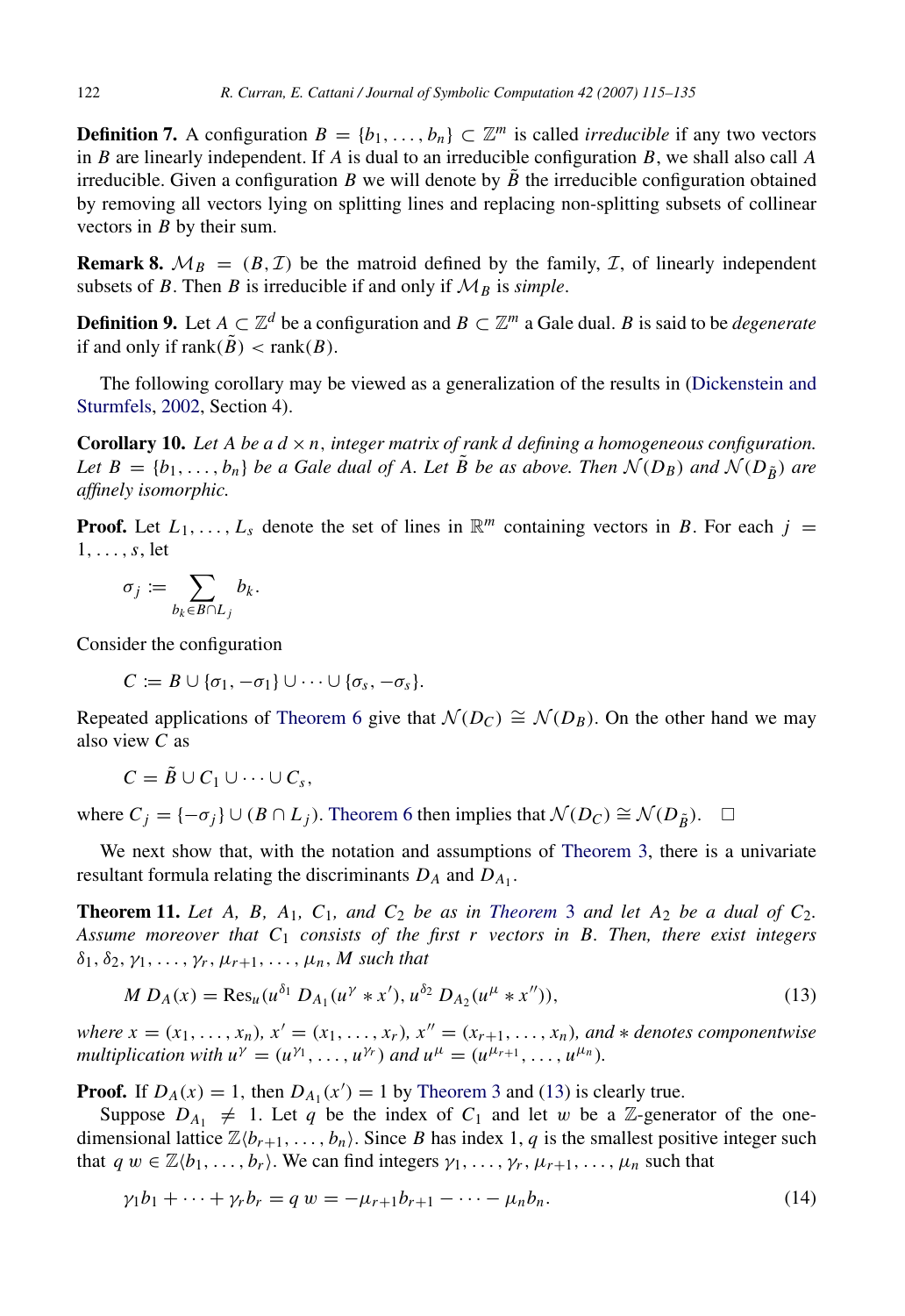We may then assume that *A* is as in [\(8\)](#page-4-0) and therefore, since both  $A_1$  and  $A_2$  are in standard form, it follows from [\(2\)](#page-2-0) that if  $D_A(x) = 0$  then the discriminants  $D_{A_1}(u^{\gamma} * x')$  and  $D_{A_2}(u^{\mu} * x'')$ vanish simultaneously for some  $u \in \mathbb{C}^*$ . Let  $\delta_1, \delta_2 \in \mathbb{Z}$  be such that  $u^{\delta_1} D_{A_1}(u^{\gamma} * x')$ and  $u^{\delta_2} D_{A_2}(u^{\mu} * x^{\prime\prime})$  are polynomials in *u* with non-zero constant term. Then there exists a polynomial  $F(x)$  such that

<span id="page-8-0"></span>
$$
\operatorname{Res}_{u}(u^{\delta_1} D_{A_1}(u^{\gamma} * x'), u^{\delta_2} D_{A_2}(u^{\mu} * x'')) = F(x) D_A(x). \tag{15}
$$

The proof of [Theorem](#page-6-2) [6](#page-6-2) implies that the degree of  $D_A(x)$  in the variables  $x'$  equals  $q \deg(D_{A_1}(x'))$ . On the other hand, the degree of the left-hand side of [\(15\)](#page-8-0) is the *u*-degree of  $u^{\delta_2} D_{A_2}(u^{\mu} * x^{\prime\prime})$  times deg( $D_{A_1}(x^{\prime})$ ). By definition of w, we can write  $b_j = \beta_j w$ ,  $\beta_j \in \mathbb{Z}$ ,  $j = r + 1, \ldots, n$ , and therefore

$$
q=-\mu_{r+1}\,\beta_{r+1}-\cdots-\mu_n\,\beta_n
$$

but then it follows from the expression [\(4\)](#page-3-0) for the discriminant of a codimension-one configuration that

$$
\deg_u(u^{\delta_2} D_{A_2}(u^{\mu} * x'')) = q.
$$

Hence both sides of [\(13\)](#page-7-1) have the same degree in the variables  $x'$  and, consequently,  $F(x)$ depends only on  $x'' = (x_{r+1}, ..., x_n)$ .

Suppose  $F(x'')$  is not constant. We can write

$$
u^{\delta_1} \cdot D_{A_1}(u^{\gamma} * x') = g_l(x')u^{\ell} + \dots + g_1(x')u + g_0(x'). \tag{16}
$$

<span id="page-8-2"></span><span id="page-8-1"></span>
$$
u^{\delta_2} \cdot D_{A_2}(u^{\mu} * x^{\prime\prime}) = u^q \prod_{\beta_j > 0} \beta_j^{\beta_j} \prod_{\beta_j < 0} x_j^{-\beta_j} - \prod_{\beta_j < 0} \beta_j^{-\beta_j} \prod_{\beta_j > 0} x_j^{\beta_j}.\tag{17}
$$

Choose  $a'' = (a_{r+1}, \dots, a_n)$  with  $F(a'') = 0$ . Then

$$
Res_u(u^{\delta_1} \cdot D_{A_1}(u^{\gamma} * x'), u^{\delta_2} \cdot D_{A_2}(u^{\mu} * a'')) = 0
$$

for all  $x' = (x_1, \ldots, x_r)$ . This means Eqs. [\(16\)](#page-8-1) and [\(17\)](#page-8-2) are solvable in *u* for all  $(x', a'')$ . There are at most *q* possible values for *u* which solve [\(17\)](#page-8-2), which means that [\(16\)](#page-8-1) must be the zero polynomial which is a contradiction since the monomials appearing in  $g_i(x')$  are distinct monomials of  $D_{A_1}$ . Thus  $F(x)$  is a constant  $M \in \mathbb{Z}$ .  $\square$ 

<span id="page-8-4"></span>**Remark 12.** We note that there are many possible choices for  $\delta_1$ ,  $\delta_2$ ,  $\gamma$ ,  $\mu$  in [Theorem](#page-7-0) [11.](#page-7-0) Indeed, it suffices that  $\gamma$  and  $\mu$  satisfy [\(14\)](#page-7-2) and that  $\delta_1$  and  $\delta_2$  be chosen so that the products  $u^{\delta_1} D_{A_1}(u^{\gamma} * x')$  and  $u^{\delta_2} D_{A_2}(u^{\mu} * x'')$  be polynomials in *u* with non-zero constant term. In fact, if we replace [\(14\)](#page-7-2) by

$$
\gamma_1'b_1 + \dots + \gamma_r'b_r = q' w = -\mu_{r+1}'b_{r+1} - \dots - \mu_n'b_n,\tag{18}
$$

where  $q' = kq$ , with *k* a positive integer, then its effect is to make a change of variable  $u \mapsto u^k$ in the resultant and therefore we would have:

<span id="page-8-5"></span>
$$
M D_A(x)^k = \text{Res}_u(u^{\delta'_1} D_{A_1}(u^{\gamma'} * x'), u^{\delta'_2} D_{A_2}(u^{\mu'} * x'')) \tag{19}
$$

for suitable integers  $\delta'_1$ ,  $\delta'_2$ .

<span id="page-8-3"></span>The following corollary which will be needed in the next section describes the effect on the discriminant of adding to the *B* configuration a vector and its negative.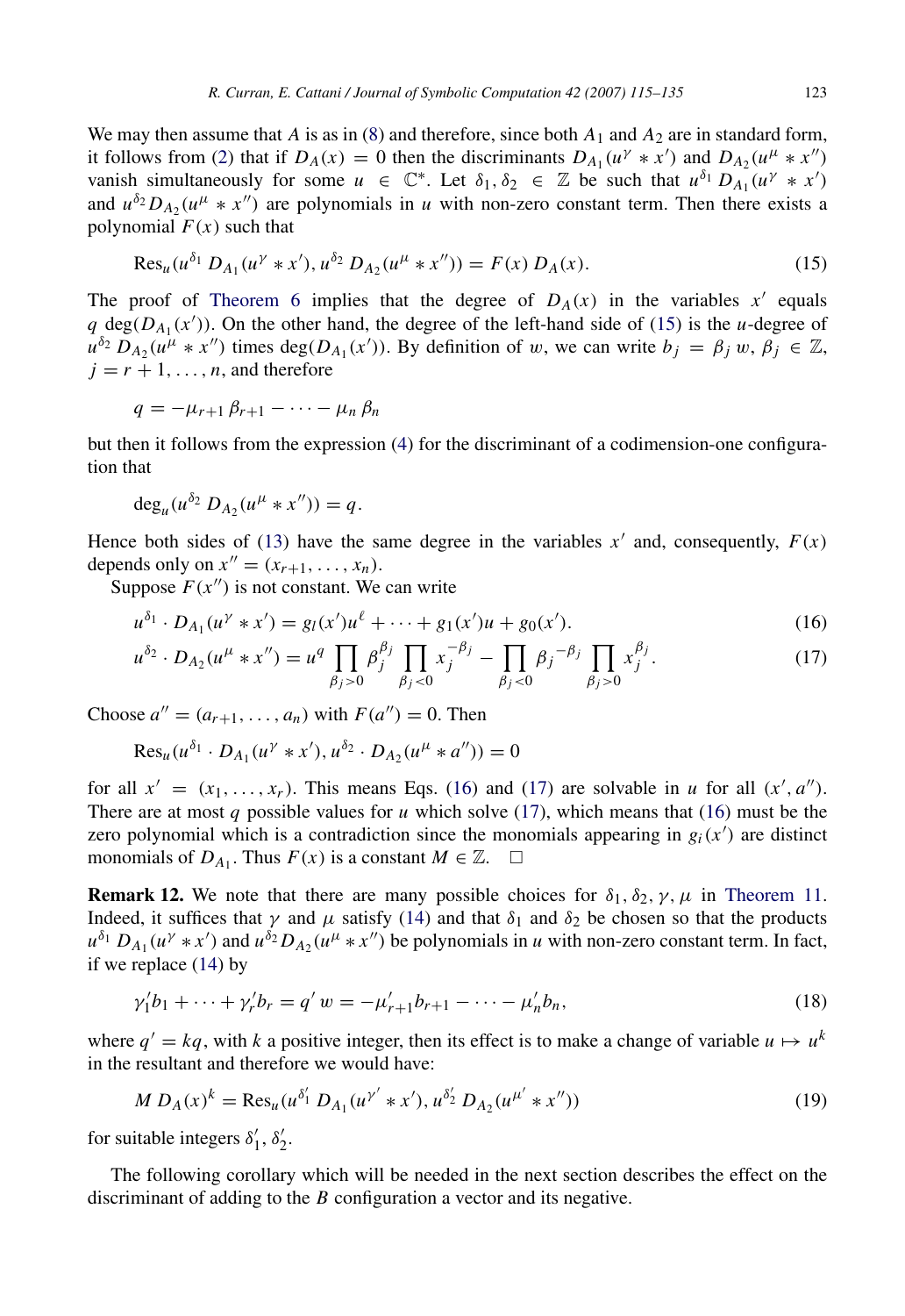**Corollary 13.** Let  $A \in \mathbb{Z}^{d \times n}$  be a homogeneous configuration and let  $B = \{b_1, \ldots, b_n\} \subset \mathbb{Z}^m$ , *m* = *n* − *d, be a Gale dual. Let* v ∈ Z *<sup>m</sup> be a non-zero vector and let*

$$
B^{\sharp} := B \cup \{v, -v\}.
$$

*Let*  $A^{\sharp}$  *be dual to*  $B^{\sharp}$ *. Let*  $x = (x_1, ..., x_n)$  *and*  $D_A \in \mathbb{C}[x]$ *,*  $D_{A^{\sharp}} \in \mathbb{C}[x; y_+, y_-\]$ *, the discriminants associated with A and A*] *, respectively. Then*

$$
D_A(x) = D_{A^{\sharp}}(x, y_+, y_-)|_{y_+ = 1, y_- = -1}.
$$

**Proof.** Since *B* has index 1, we can write

$$
v=\sum_{j=1}^n \gamma_j b_j; \quad \gamma_j\in\mathbb{Z},
$$

and setting  $\mu_{n+1} = 0$ ,  $\mu_{n+2} = 1$ , we can apply [\(13\)](#page-7-1) and obtain

$$
D_{A^{\sharp}}(x; y_{+}, y_{-}) = \text{Res}_{u}(u^{\delta_{1}} \cdot D_{A}(u^{\gamma} * x), y_{+} + u y_{-})
$$

for a suitable integer  $\delta_1$ . We may specialize this resultant to  $y_+ = 1$ ,  $y_- = -1$  since that does not change the *u*-degrees of the polynomials involved and obtain:

$$
D_{A^{\sharp}}(x, y_{+}, y_{-})|_{y_{+}=1, y_{-}=-1} = \text{Res}_{u}(u^{\delta_{1}} \cdot D_{A}(u^{\gamma} * x), 1-u) = D_{A}(x). \quad \Box
$$

We end this section with a simple example to illustrate how we can use [Theorem](#page-7-0) [11](#page-7-0) and [Corollary](#page-8-3) [13](#page-8-3) to reduce the computation of discriminants to that of irreducible configurations and univariate resultants.

Example. We work directly on the *B* side and consider a configuration *B* consisting of seven vectors  $\{b_1, \ldots, b_7\}$ , where

$$
b_1 = (0, 1),
$$
  $b_2 = (-3, 1),$   $b_3 = (2, -3),$   $b_4 = (-1, 1),$   
 $b_5 = (1, 0),$   $b_6 = (3, 0),$   $b_7 = (-2, 0).$ 

The last 3 vectors lie on a line *L* and  $\sigma(L) = (2, 0)$ . As before, we set

$$
B^{\sharp} = B \cup \{ \sigma(L), -\sigma(L) \} = C_1 \cup C_2,
$$

where  $C_1 = \{b_1, b_2, b_3, b_4, \sigma(L)\}\$  and  $C_2 = \{b_5, b_6, b_7, -\sigma(L)\}\$ . We let  $\{x_1, \ldots, x_7\}$  denote variables associated with  $\{b_1, \ldots, b_7\}$ , respectively, and let  $y_+, y_-$  be associated with  $\sigma(L)$  and  $-\sigma(L)$ .

We note that  $C_1$  and  $C_2$  are homogeneous configurations satisfying the assumptions in [Theorem](#page-7-0) [11](#page-7-0) and index(C<sub>1</sub>) = 1. Following the notation of Theorem 11 we have  $w = (1, 0)$ and therefore

<span id="page-9-0"></span>
$$
b_1 - b_4 = w = -(-1)b_5. \tag{20}
$$

On the other hand, using Singular [\(Greuel et al.,](#page-20-11) [2001\)](#page-20-11) we compute

$$
D_{C_1}(x_1, x_2, x_3, x_4, y_+) = 256x_2^5x_3^6x_4 + 13824x_1x_2^6x_3^3x_4^2 + 186624x_1^2x_2^7x_4^3
$$
  
\n
$$
-432x_2^2x_3^8y_+^2 - 24224x_1x_2^3x_3^5x_4y_+^2 - 359856x_1^2x_2^4x_3^2x_4^2y_+^2
$$
  
\n
$$
-432x_1x_3^7y_+^4 - 24696x_1^2x_2x_3^4x_4y_+^4 - 1210104x_1^3x_2^2x_3x_4^2y_+^4
$$
  
\n
$$
-823543x_1^4x_4^2y_+^6.
$$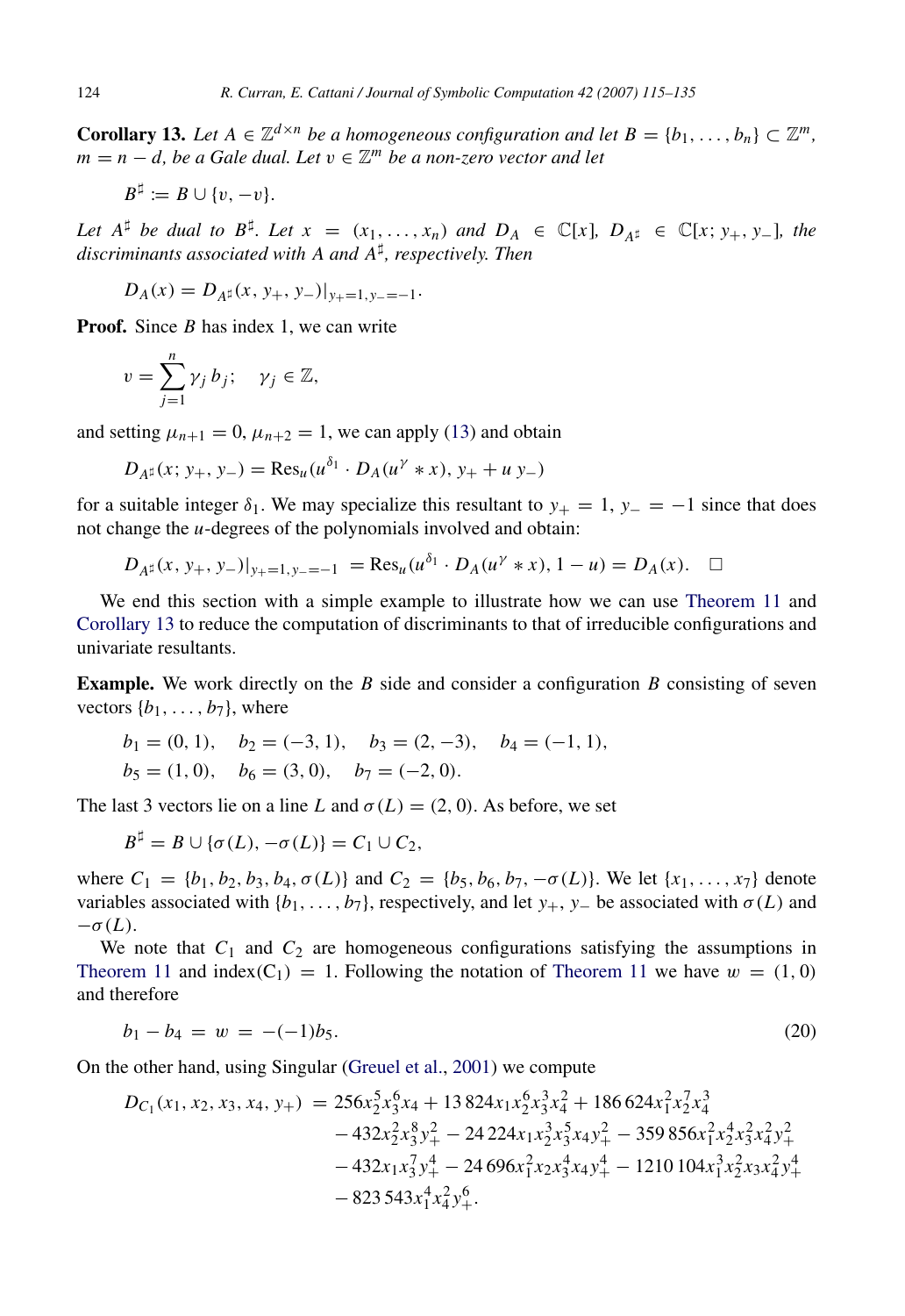While clearly

$$
D_{C_2}(x_5, x_6, x_7, y_-) = 8x_5x_6^3 - 27x_7^2y_-^2.
$$

Thus, given [\(20\)](#page-9-0), we may apply [Theorem](#page-7-0) [11](#page-7-0) with  $\delta_1 = 0$ ,  $\delta_2 = 1$  and obtain

$$
D_{B^{\sharp}}(x, y_{+}, y_{-}) = \text{Res}_{u}(D_{C_{1}}(ux_{1}, x_{2}, x_{3}, u^{-1}x_{4}, y_{+}), uD_{C_{2}}(u^{-1}x_{5}, x_{6}, x_{7}, y_{-}))
$$
  
\n
$$
= 5038848x_{2}^{5}x_{3}^{6}x_{4}x_{7}^{6}y_{-}^{6} - 746496x_{1}x_{3}^{7}y_{+}^{4}x_{5}^{2}x_{6}^{6}x_{7}y_{-}^{2}
$$
  
\n
$$
- 421654016x_{1}^{4}x_{4}^{2}y_{+}^{6}x_{3}^{3}x_{6}^{9} - 2098680192x_{1}^{2}x_{2}^{4}x_{3}^{2}x_{4}^{2}y_{+}^{2}x_{5}x_{6}^{3}x_{7}^{4}y_{-}^{4}
$$
  
\n
$$
- 42674688x_{1}^{2}x_{2}x_{3}^{4}x_{4}y_{+}^{4}x_{5}^{2}x_{6}^{6}x_{7}^{2}y_{-}^{2} - 2519424x_{2}^{2}x_{3}^{8}y_{+}^{2}x_{5}x_{6}^{3}x_{7}^{4}y_{-}^{4}
$$
  
\n
$$
- 141274368x_{1}x_{2}^{3}x_{3}^{5}x_{4}y_{+}^{2}x_{5}^{1}x_{6}^{3}x_{7}^{4}y_{-}^{4} + 272097792x_{1}x_{2}^{6}x_{3}^{3}x_{4}^{2}x_{7}^{6}y_{-}^{6}
$$
  
\n
$$
+ 3673320192x_{1}^{2}x_{2}^{7}x_{4}^{3}x_{7}^{6}y_{-}^{6}.
$$

According to [Corollary](#page-8-3) [13](#page-8-3) setting  $y_+ = 1$ ,  $y_- = -1$  yields  $D_B(x)$ . Since  $y_-$  appears only raised to even powers, the expression for  $D_B(x)$  is obtained from that for  $D_{B<sup>\sharp</sup>}(x, y_+, y_-)$  erasing  $y_+$ and *y*−. Finally, note that if, instead of [\(20\)](#page-9-0), we use the relation:

$$
\sigma(L) = 2w = -(-\sigma(L)),
$$

then, as noted in [Remark](#page-8-4) [12](#page-8-4)

$$
D_{B^{\sharp}}^2(x, y_+, y_-) = \text{Res}_{u}(D_{C_1}(x, uy_+), D_{C_2}(x, uy_-)).
$$

#### <span id="page-10-0"></span>4. Specialization of the *A*-discriminant

The main result of this section is a specialization theorem for the *A*-discriminant generalizing Lemma 3.2 in [Cattani et al.](#page-20-2) [\(2001\)](#page-20-2) and Lemma 3.2 in [Cattani and Dickenstein](#page-20-3) [\(2004\)](#page-20-3). In these references, the lemmas in question play an important role in the study of rational hypergeometric functions.

We begin with a general result on the variable grouping in the *A*-discriminant.

**Proposition 14.** Let A be a  $d \times n$ , integer matrix of rank d and  $B = \{b_1, \ldots, b_n\} \subset \mathbb{Z}^m$  a *Gale dual of A. Let*  $D_A(x)$ *,*  $x = (x_1, \ldots, x_n)$ *, be the sparse discriminant. Then, if*  $b_k$  *and*  $b_\ell$ *,*  $1 \leq k, \ell \leq n$ , are positive multiples of each other,

$$
D_A|_{x_k=0}=D_A|_{x_\ell=0}.
$$

**Proof.** Define  $\omega_k \in \mathbb{R}^n$  by  $(\omega_k)_j = -\delta_{kj}, j = 1, \ldots, n$ . It is clear that the initial form  $\text{in}_{\omega_k}(D_A)$ of *D<sub>A</sub>* relative to the weight  $\omega_k$  agrees with the restriction  $D_A|_{x_k=0}$ . Thus, it suffices to show that

<span id="page-10-2"></span>
$$
\text{in}_{\omega_k}(D_A) = \text{in}_{\omega_l}(D_A). \tag{21}
$$

We recall [\(Gel'fand et al.,](#page-20-0) [1994,](#page-20-0) Chapter 10, Theorem 1.4 a) that the secondary fan  $\Sigma(A)$  is the normal fan to the Newton polytope  $\mathcal{N}(E_A)$  of the principal A-determinant (we refer to [Gel'fand](#page-20-0) [et al.](#page-20-0) [\(1994,](#page-20-0) Chapter 10) for the definition and main properties of the principal *A*-determinant). Then

<span id="page-10-1"></span>
$$
\text{in}_{\omega_k}(E_A) = \text{in}_{\omega_\ell}(E_A) \tag{22}
$$

if and only if  $\omega_k$  and  $\omega_\ell$  are in the same relatively open cone of  $\Sigma(A)$ .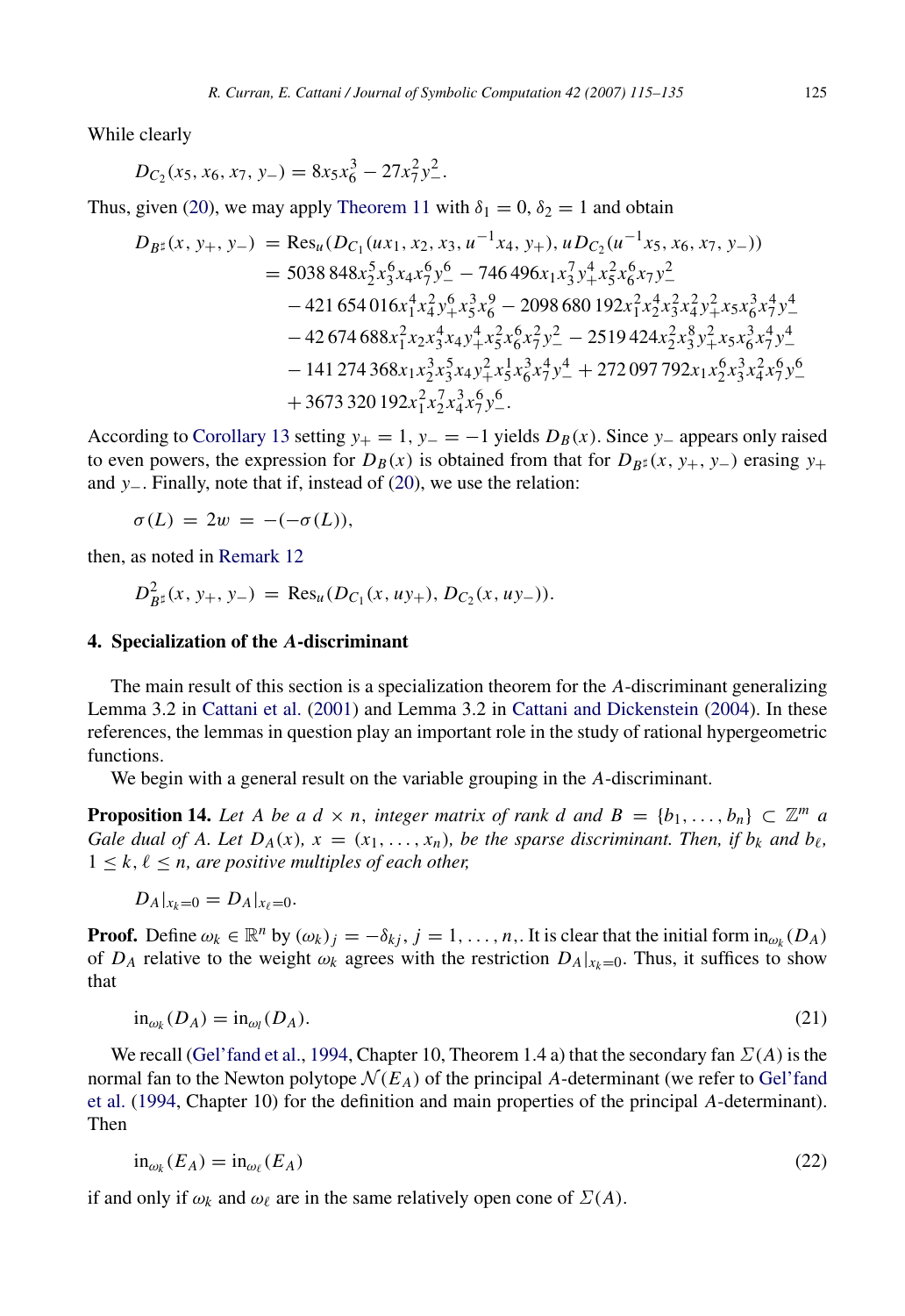On the other hand, it follows from [Billera et al.](#page-20-12) [\(1990,](#page-20-12) Lemma 4.2), that the linear map  $-B^T : \mathbb{R}^n \to \mathbb{R}^m$  defines an isomorphism of fans between the secondary fan,  $\Sigma(A)$ , and its image, a polytopal fan  $\mathcal F$  defined on  $\mathbb R^{n-d}$ . Hence, [\(22\)](#page-10-1) holds if and only if  $-B^T \cdot \omega_k$  and  $-B^T \cdot \omega_\ell$  are in the same relatively open cone of F. But  $-B^T \cdot \omega_k = b_k$  is a positive multiple of  $-B^T \cdot \omega_l = b_l$  by assumption, so they must be in the same relatively open cone of  $\mathcal{F}$ .

Since  $D_A$  is a factor of  $E_A$  by [Gel'fand et al.](#page-20-0) [\(1994,](#page-20-0) Chapter 10, Theorem 1.2), the normal fan of  $E_A$  refines that of  $D_A$ . Then, any two vectors giving the same initial form on  $E_A$  give the same initial form on  $D_A$ . This proves [\(21\)](#page-10-2) and concludes the proof of the Proposition.  $\Box$ 

As before, let  $A = \{a_1, \ldots, a_n\}$  be a homogeneous configuration in  $\mathbb{Z}^d$  which is not a pyramid. For any index set  $I \subset \{1, ..., n\}$ , we denote by  $\overline{A}(I)$  the subconfiguration of A consisting of  $\{a_i, i \in I\}$ . Let  $B \subset \mathbb{R}^m$  be a Gale dual of *A*. Given a line  $\Lambda \subset \mathbb{R}^m$ , let

$$
I_A = \{j : b_j \notin A\} \subset \{1, \ldots, n\}; \quad J_A = \{1, \ldots, n\} \setminus I_A
$$

and

$$
\sigma(\Lambda) := \sum_{j \in J_{\Lambda}} b_j.
$$

If  $\Lambda$  is a non-splitting line, let w be the Z-generator of  $\mathbb{Z}\langle b_i; j \in J_\Lambda \rangle$  in the same direction as  $\sigma(A)$  and, for  $j \in J_A$  write  $b_j = \beta_j w$ . We set  $J_A^+ = \{j \in J_A, \beta_j > 0\}$  and define  $J_A^-$ Λ accordingly.

We may now prove the main result of this section.

<span id="page-11-0"></span>**Theorem 15.** Let A be a homogeneous,  $d \times n$  integer matrix of rank d, and let  $\Lambda$  be a non*splitting line. Then, for any*  $j \in J_A^+$ Λ *,*

$$
D_{A(I_A)} \quad divides \ D_A|_{x_j=0}.
$$

**Proof.** We may assume that  $I_A = \{1, \ldots, r\}$ , and let us denote by  $x' = (x_1, \ldots, x_r)$ ,  $x'' =$  $(x_{r+1},...,x_n)$ . Let  $B^{\sharp} = B \cup {\sigma(\Lambda), -\sigma(\Lambda)}$  and  $A^{\sharp}$  a dual of  $B^{\sharp}$ . As we have done before, let us denote by *y*<sub>+</sub>, respectively *y*<sub>−</sub>, the variable associated with  $\sigma(\Lambda)$ , respectively  $-\sigma(\Lambda)$ . By [Corollary](#page-8-3) [13](#page-8-3)

 $D_A(x) = D_{A^\sharp}(x, y_+, y_-)|_{y_+ = 1, y_- = -1}.$ 

On the other hand, we can write  $B^{\sharp} = C_1 \cup C_2$ , where

 $C_1 = \{b_1, \ldots, b_r, \sigma(\Lambda)\}; \quad C_2 = \{b_{r+1}, \ldots, b_n, -\sigma(\Lambda)\}.$ 

Let w be a generator of  $\mathbb{Z}\langle b_{r+1}, \ldots, b_n \rangle$  so that  $\sigma(\Lambda) = cw$  with c a positive integer. Let q be the index of  $C_1$ . Then we may write:

$$
q \cdot \sigma(\Lambda) = c \cdot q \cdot w = -q \cdot (-\sigma(\Lambda)).
$$

Thus, it follows from [\(19\)](#page-8-5) that, up to constant,

$$
(D_{A^{\sharp}}(x))^c = \text{Res}_{u}(D_{A_1}(x', u^q \cdot y_+), D_{A_2}(x'', u^q \cdot y_-)),
$$

since we can choose  $\delta_1' = \delta_2' = 0$ . Consequently

$$
(D_A(x))^c = \text{Res}_u(D_{A_1}(x', u^q \cdot y_+), D_{A_2}(x'', u^q \cdot y_-))|_{y_+ = 1, y_- = -1}.
$$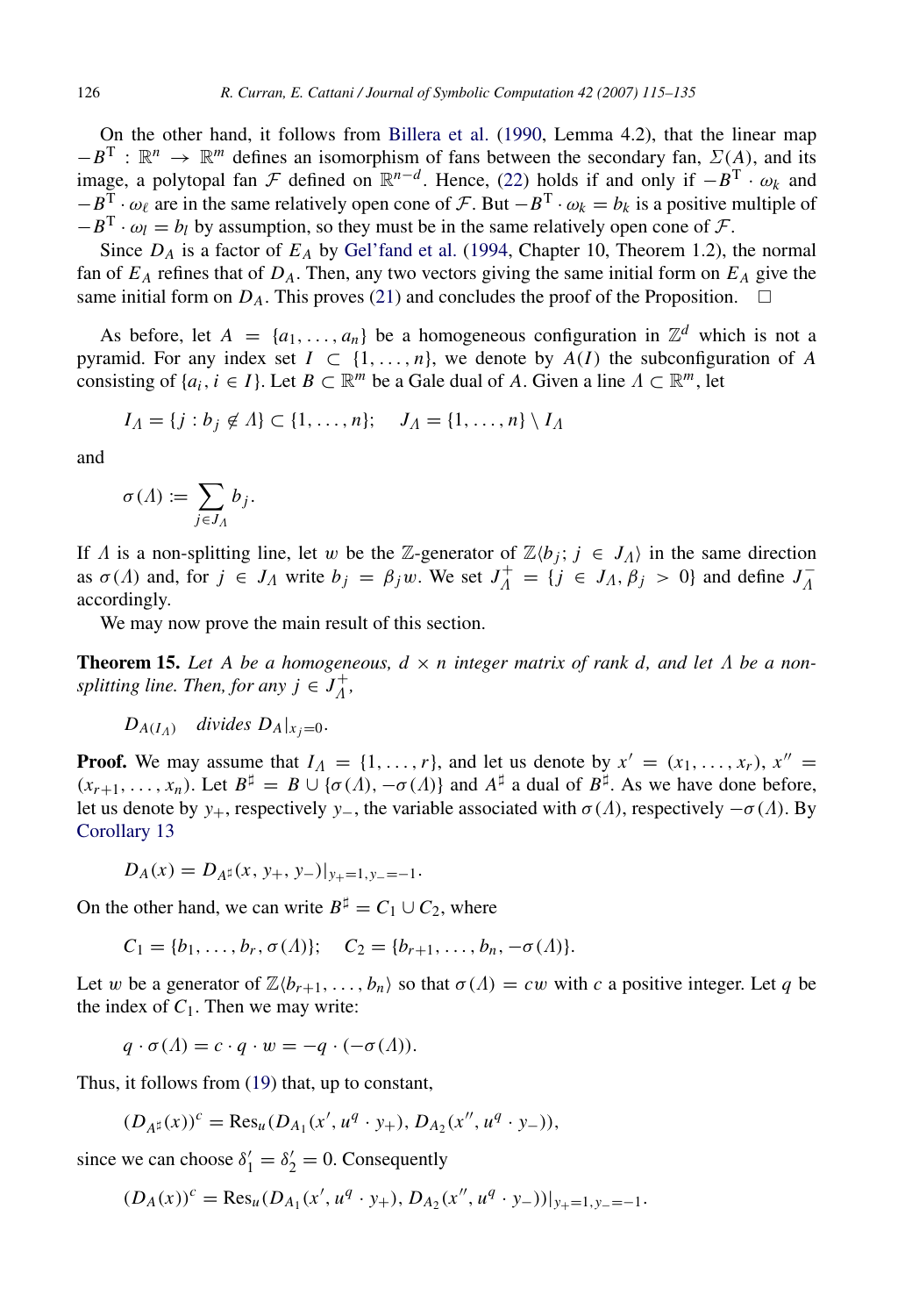On the other hand, let  $b_j = \beta_j \cdot w$ ,  $\beta_j \in \mathbb{Z}$ ,  $j = r + 1, \dots, n$ . Then, since  $-\sigma(\Lambda) = -c \cdot w$ ,

$$
D_{A_2}(x'', u^q \cdot y_-) = K_1 \prod_{j \in J_A^+} x_j^{\beta_j} - K_2 u^{cq} y_-^c \prod_{j \in J_A^-} x_j^{-\beta_j},
$$

where  $K_1$  and  $K_2$  are integers. It then follows that we may specialize  $x_j = 0$ ,  $j \in J_A^+$  $\Lambda^+$ , in the resultant since that does not change the leading term of  $D_{A_2}(x'', u^q \cdot y_-)$ . Hence, up to constants and monomials:

$$
(D_A(x))^c|_{x_j=0}=D_{A_1}(x',u^q\cdot y_+)^{cq}|_{u=0,y_+=1}=D_{A_1}(x',y_+)^{cq}|_{y_+=0}.
$$

But, since  $\sigma(\Lambda)$  is the unique vector in the line  $\Lambda$  in the configuration  $C_1$ , it follows that  $A(I_\Lambda)$ is a non-facial circuit in  $A_1$  and therefore by [Cattani et al.](#page-20-2) [\(2001,](#page-20-2) Lemma 3.2),  $D_{A(I_A)}$  divides  $D_{A_1}(x', y_+)|_{y_+=0}$  and the result follows.  $\Box$ 

# <span id="page-12-0"></span>5. Dual defect varieties

In this section we apply the specialization [Theorem](#page-11-0) [15](#page-11-0) and recent results in [Dickenstein](#page-20-6) [et al.](#page-20-6) [\(2005\)](#page-20-6) to prove, in [Theorem](#page-13-0) [18,](#page-13-0) a Gale dual characterization of dual defect toric varieties. This leads to a classification of dual defect toric varieties of codimension less than or equal to four. Motivated by this classification, we prove that the Gale dual of a configuration may be decomposed as a disjoint union of non-dual-defect configurations which are maximal in an appropriate sense. Using this decomposition we give a sufficient condition for a configuration to be dual defect. We believe that this condition is necessary as well. Indeed, it follows from [Theorems](#page-14-0) [20](#page-14-0) and [21](#page-14-1) that this is the case for codimension less than or equal to four.

Throughout this section, we let *A* be a homogeneous configuration of *n* points in  $\mathbb{Z}^d$  which is not a pyramid. We assume moreover that the elements of *A* span the lattice  $\mathbb{Z}^d$ . As always, if convenient, we will view *A* as a  $d \times n$  integer matrix of rank  $d$ . Let  $X_A$  denote the associated projective toric variety and  $X_A^* \subset \mathbb{P}^{n-1}$  its dual variety. Let  $\mathcal{S}(A)$  denote the geometric lattice whose elements are the supports, ordered by inclusion, of the vectors in ker(*A*). The following result is proved in [Dickenstein et al.](#page-20-6) [\(2005\)](#page-20-6) using tropical geometry methods.

<span id="page-12-1"></span>Theorem 16 (*[Dickenstein et al.](#page-20-6) [\(2005,](#page-20-6) Corollary 4.5)*). *Let A be as above. The dimension of*  $X_A^*$  is one less than the largest rank of any matrix  $(A^t, \sigma_1, \ldots, \sigma_{n-d-1})$ *, where*  $\sigma_1, \ldots, \sigma_{n-d-1}$ *is a proper maximal chain in*  $S(A)$ *.* 

Let  $B \subset \mathbb{Z}^m$ ,  $m = n - d$ , be a Gale dual of *A* and let  $\mathcal{M}_B = (B, \mathcal{I})$  be the matroid defined by the family, *T*, of linearly independent subsets of *B*. Given a subset  $B' \subset B$ , the *rank* of *B*<sup>*'*</sup> is defined as the cardinality of the maximal element of  $I$  completely contained in  $B'$ . A subset *F* ⊂ *B* is called a *k*-*flat* if it is a maximal, rank-*k* subset of *B*. Clearly every subset *B*<sup>'</sup> ⊂ *B* spans a subspace  $\langle B' \rangle \subset \mathbb{R}^m$  whose dimension equals the rank of *B'*. A subspace  $W \subset \mathbb{R}^m$  is said to be *B*-spanned if dim(*W*) = rank( $B \cap W$ ). Given a flat  $F \subset B$  we denote

$$
\sigma(F) = \sigma(\langle F \rangle) = \sum_{b \in F} b.
$$

A subset  $C \subset B$  such that  $\sigma(C) = 0$  will be called a *homogeneous subconfiguration* (or a homogeneous flat if *C* is a flat in *B*).

**Definition 17.** A *k*-flag of flats *F* is a flag  $F_0 \subset F_1 \subset \cdots \subset F_k$ , where  $F_j \subset B$  is a *j*-flat. The flag is said to be *non-splitting* if and only if  $\sigma(F_i) \notin \langle F_{i-1} \rangle$ , for all  $j = 1, \ldots, k$ .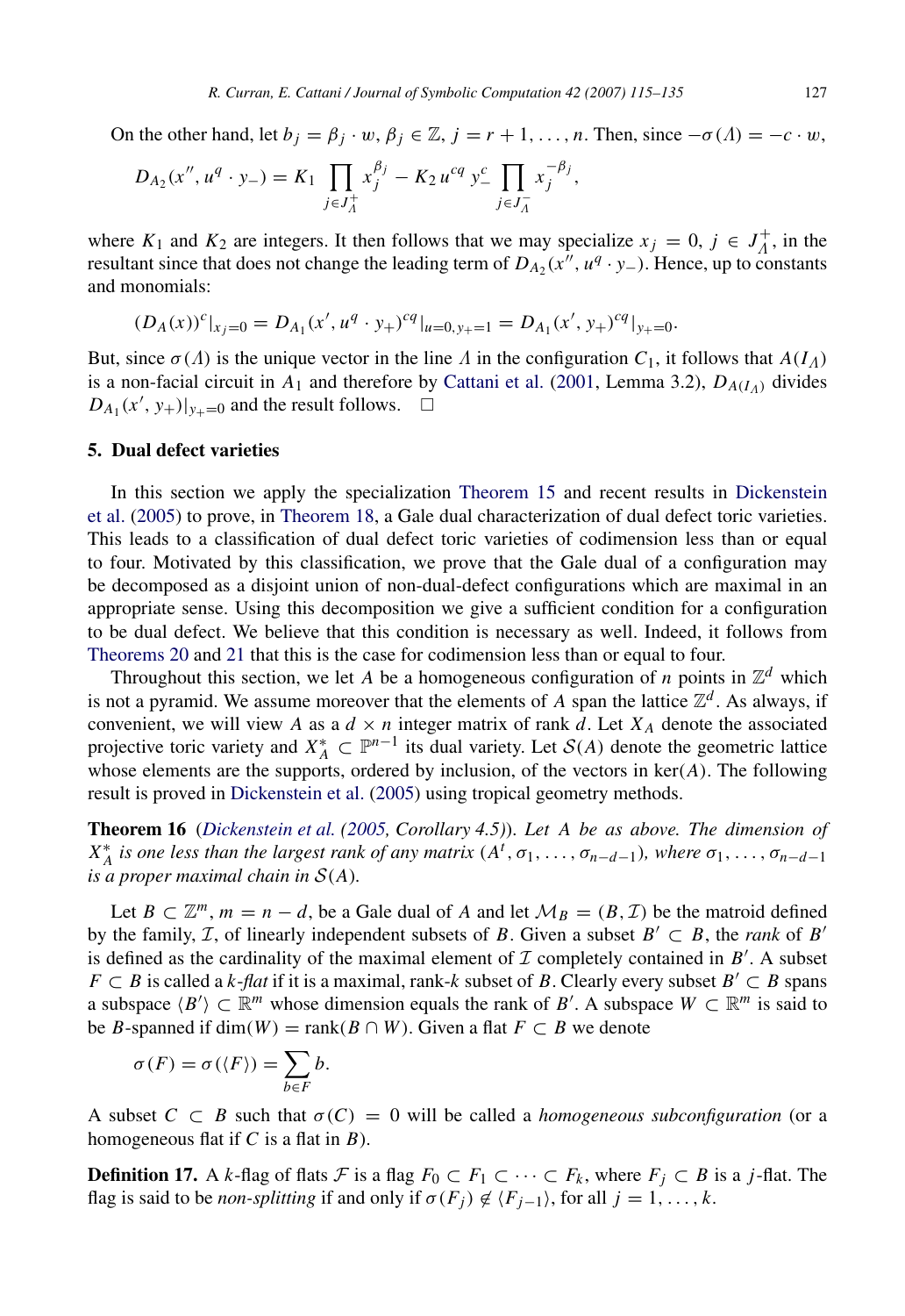Note that  $F_0 = \emptyset$  and  $\langle F_0 \rangle = \{0\}$ , so we will usually drop it from the notation. If F is a nonsplitting flag then, for all  $j = 1, ..., k, \langle F_i \rangle$  is a *B*-spanned subspace and  $\sigma(F_i) \neq 0$ . Moreover,  $\langle F_j \rangle$  projects to a non-splitting line in  $\mathbb{R}^m/\langle F_{j-1} \rangle$ . Clearly, the projection of a non-splitting *k*-flag  $\mathcal F$  to  $\mathbb{R}^m/\langle F_1 \rangle$  is a non-splitting (*k* − 1)-flag in the configuration defined by the projection of *B*.

The following is a characterization of dual defect toric varieties which parallels that contained in [Theorem](#page-12-1) [16](#page-12-1) although it only involves the Gale dual *B*.

<span id="page-13-0"></span>**Theorem 18.** Let  $A \subset \mathbb{Z}^d$  be as above and  $B \subset \mathbb{Z}^m$  a Gale dual of A. Then  $X_A$  is dual defect if *and only if B does not have any non-splitting*  $(m - 1)$ *-flags.* 

**Proof.** We prove the if direction by induction on the codimension *m*. The result is obviously true for  $m = 1$ . Assuming it to be true for configurations of codimension  $m - 1$ , let *B* be a codimension *m* configuration with a non-splitting  $(m - 1)$ -flag  $F_1 \subset \cdots \subset F_{m-1}$ . Let  $\pi_1 : \mathbb{Z}^m \to \mathbb{Z}^{m-1}$  denote the projection onto a rank  $m-1$  lattice complementary to  $\langle F_1 \rangle \cap \mathbb{Z}^m$ and let  $G_i = \pi_1(F_{i+1})$ . Clearly,  $G_1 \subset \cdots \subset G_{m-2}$  is a non-splitting  $(m-2)$ -flag for  $\pi_1(B_1)$ , where  $B_1 := \{b \in B : b \notin F_1\}$ . We recall that  $\pi_1(B_1)$  is a Gale dual for the configuration  $A_1 := \{a_i \in A : b_i \in B_1\}$ . By induction hypothesis,  $A_1$  is not dual defect and, by [Theorem](#page-11-0) [15,](#page-11-0) the discriminant  $D_{A_1}$  must divide an appropriate specialization of  $D_A$ . Hence  $A$  is not dual defect.

We also prove the converse by induction on the codimension m. Once again, the case  $m = 1$ is clear. We begin by considering the special case of a configuration *A* with an irreducible Gale dual *B*. If *A* is not dual defect, by [Theorem](#page-12-1) [16,](#page-12-1) there exists a proper maximal chain in  $S(A)$ ,  $\sigma_1, \ldots, \sigma_{n-d-1}$ , such that the matrix  $M := (A^t, \sigma_1, \ldots, \sigma_{n-d-1})$  has rank  $n-1$ . After reordering the columns of *A*, and consequently the entries of  $\sigma_j$ , we may assume that  $supp(\sigma_i) = \{1, ..., k_i\}$  with  $k_1 < \cdots < k_{n-d-1}$ .

We claim that there exists an index *i*,  $k_{n-d-2} < i \leq k_{n-d-1}$  such that the matrix  $M_i$ , obtained by removing the *i*-th row and the last column of *M*, has rank  $n-2$ . Indeed, if the columns of  $M_i$ are linearly dependent then, since the corresponding columns of *M* are independent, it follows that the basis vector  $e_i$  may be written as a linear combination of the first  $n-2$  columns of M. If this were true for every *i*,  $k_{n-d-2} < i \leq k_{n-d-1}$ , we could write the vector

$$
\sigma_{n-d-1} - \sigma_{n-d-2} = \sum_{k_{n-d-2} < j \le k_{n-d-1}} e_j
$$

as a linear combination of the first  $n - 2$  columns of *M*, a contradiction.

We fix now an index *i*, as above, such that rank( $M_i$ ) =  $n - 2$ . Let  $A'$  be a configuration obtained by removing the *i*-th column of *A*. Notice that the vectors  $\sigma'_1, \ldots, \sigma'_{n-d-2}$  obtained, also, by removing the zero in the *i*-th entry from the corresponding  $\sigma_j$ , define a proper maximal chain in  $S(A')$ . We then have, by [Theorem](#page-12-1) [16,](#page-12-1) that  $A'$  is not dual defect and, therefore any Gale dual *B'* of *A'* must contain a non-splitting  $(m - 2)$ -flag  $G_1 \subset \cdots \subset G_{m-2}$ . Now, since *B* is irreducible, *B'* agrees – up to Q-linear isomorphism – with the projection of *B* onto  $\mathbb{R}^m/\langle b_i \rangle$ . Then, denoting by *V<sub>j</sub>* the lifting of  $\langle G_{j-1} \rangle$  to  $\mathbb{R}^m$ ,  $j = 2, ..., m-1$ , and setting

$$
F_j := V_j \cap B; \quad j = 2, \ldots, m-1,
$$

 $F_1 = \{b_i\}$ , we have that  $F_1 \subset F_2 \subset \cdots F_{m-1}$  is a non-splitting flag of flats in *B*.

Finally, consider the general case. That is, let *A* be a non-dual-defect configuration whose Gale dual  $B$  is not necessarily irreducible. As before, let  $B$  be the irreducible configuration obtained from *B* by replacing all subsets of collinear vectors in *B* by their sum. Note that *B* need not have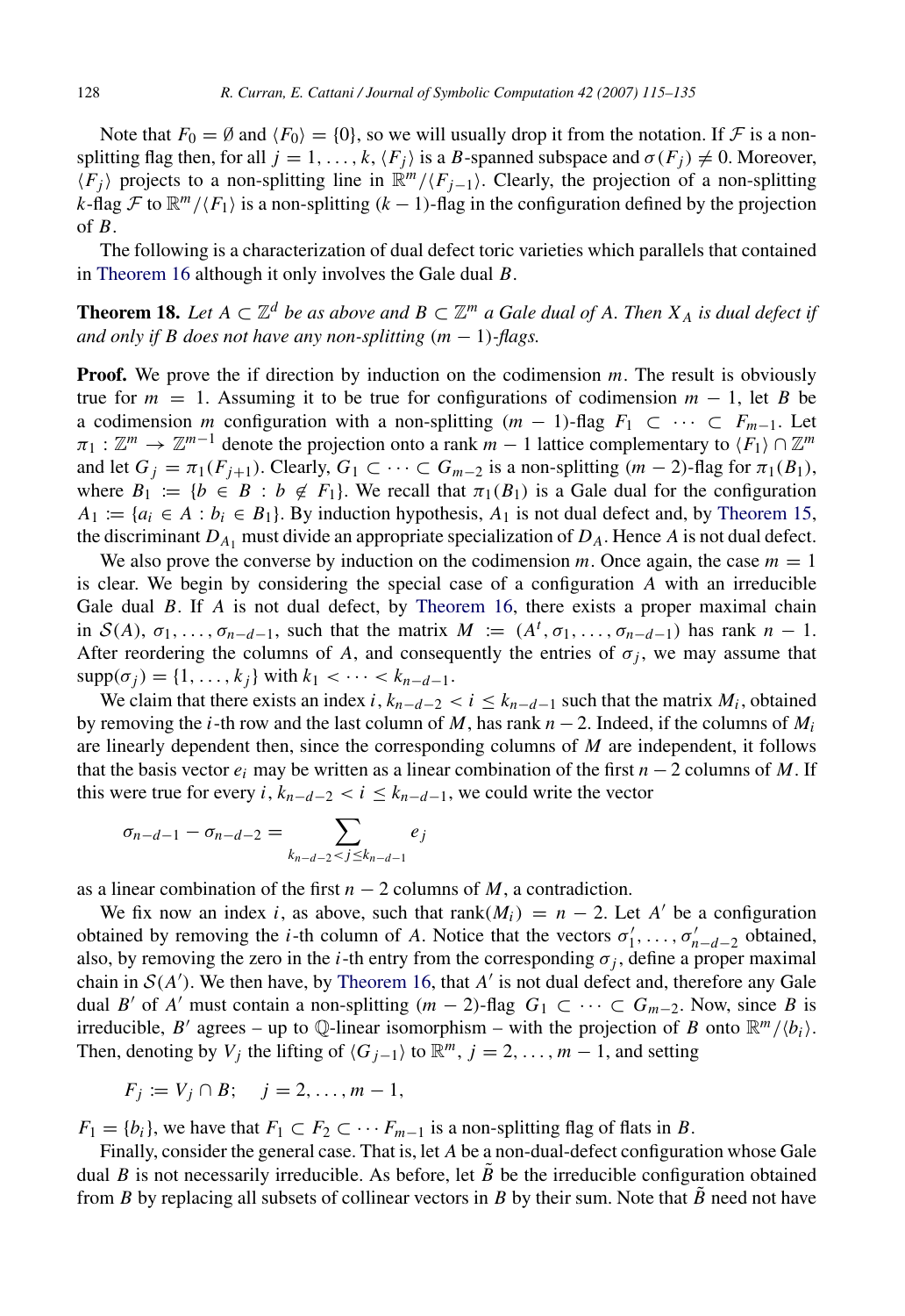index one, but we may still consider a dual  $A_1$  of  $\tilde{B}$ . It follows from [Corollary](#page-7-3) [10](#page-7-3) that  $D_{A_1} \neq 1$ . Moreover, a Gale dual  $B_1$  of  $A_1$ , being  $\mathbb{Q}$ -linearly isomorphic to  $\tilde{B}_1$  is irreducible. Therefore  $B_1$ has a non-splitting  $(m - 1)$ -flag. But then so do  $\tilde{B}$  and *B*. □

**Corollary 19.** Let  $A \subset \mathbb{Z}^d$  be a homogeneous configuration and let B be a Gale dual. Then if B *is degenerate, A is dual defect.*

**Proof.** If codim(*A*) = *m* but *B* is degenerate, then rank( $\tilde{B}$ ) < *m* and  $\tilde{B}$  may not contain any non-splitting  $(m − 1)$ -flags and, therefore, neither does *B*.  $□$ 

Note that, by [Theorem](#page-13-0) [18,](#page-13-0) if *A* is not a pyramid and codim(*A*) = 2, then  $D_A = 1$  if and only if a Gale dual *B* has no non-splitting one-flags, i.e. if and only if every line is splitting or, equivalently, if  $\tilde{B} = \emptyset$ . This classification of codimension-two dual defect toric varieties is contained in Corollary 4.5 of [Dickenstein and Sturmfels](#page-20-4) [\(2002\)](#page-20-4). This observation may be generalized to the codimension-three case:

<span id="page-14-0"></span>**Theorem 20.** Let  $A = \{a_1, \ldots, a_n\} \subset \mathbb{Z}^d$  be a homogeneous configuration of codimension *three, which is not a pyramid. Let*  $B \subset \mathbb{Z}^3$  *be a Gale dual of A. Then*  $D_A = 1$  *if and only if B is degenerate.*

**Proof.** By the above Corollary and [Theorem](#page-13-0) [18](#page-13-0) it suffices to show that if *B* is an irreducible configuration of rank three, then  $B$  has a non-splitting two-flag. Let  $b$  and  $b'$  be distinct elements in *B* and set  $F_2$  be the two-flat containing  $\{b, b'\}$ . If  $\sigma(F_2) \neq 0$  then we may assume  $\sigma(F_2) \notin \{b\}$ and  ${b} \subset F_2$  is a non-splitting two-flag. On the other hand, suppose every *B*-spanned plane *P* ⊂  $\langle B \rangle$  satisfies  $\sigma(P) = 0$ . Then, fixing an element  $b \in B$ , and denoting by  $P_1, \ldots, P_r$  the distinct *B*-spanned planes containing *b* we would have that  $0 = \sigma(B) = \sigma(P_1) + \cdots + \sigma(P_r) - (r-1) \cdot b$ . But, we have assumed  $\sigma(P_i) = 0$  for all  $i = 1, \ldots, r$ . Hence  $r = 1$ , and this implies that rank( $B$ ) = 2, a contradiction.  $\square$ 

We consider now the case of codimension-four configurations:

<span id="page-14-1"></span>**Theorem 21.** Let  $A = \{a_1, \ldots, a_n\} \subset \mathbb{Z}^d$  be a homogeneous configuration of codimension four, which is not a pyramid. Let  $B \subset \mathbb{Z}^4$  be a Gale dual of A. Then  $D_A = 1$  if and only if either  $B$ *is degenerate, or there exist planes*  $P, Q \subset \mathbb{R}^4$ , such that  $P \cap Q = \{0\}$ , and every non-splitting *line lies either in P or in Q.*

**Proof.** Let *A* be such that  $D_A = 1$  and suppose *B* is non-degenerate. Let  $\tilde{B}$  be the irreducible configuration as in [Definition](#page-7-4) [7.](#page-7-4) Since *B* is non-degenerate the vectors in  $\tilde{B}$  span  $\mathbb{R}^4$  and, by [Corollary](#page-7-3) [10,](#page-7-3)  $D_A = 1$  if and only if  $D_{\tilde{B}} = 1$ . Thus, we may assume without loss of generality that *B* is irreducible. We note that if  $B = C_1 \cup C_2$ , where  $C_1$  and  $C_2$  are homogeneous configurations contained in complementary planes *P* and *Q*, respectively, then *B* may not contain any nonsplitting three-flags and, therefore, *A* is dual defect.

In order to prove the only-if direction of [Theorem](#page-14-1) [21](#page-14-1) we begin with two lemmas which hold for arbitrary rank.

<span id="page-14-2"></span>**Lemma 22.** Let B be a homogeneous configuration of rank m and let  $\Lambda \subset \langle B \rangle$  be a line. Suppose *B has a non-splitting flag of rank k. Then, B has a non-splitting flag* G *of rank k such that*  $\langle G_k \rangle \cap A = \{0\}.$ 

**Proof.** We prove the result by induction on  $k$ ,  $1 \le k \le m - 1$ . The result is obvious for  $k = 1$ since  $m \ge 2$  and *B* is homogeneous which means that the number of non-splitting one-flats in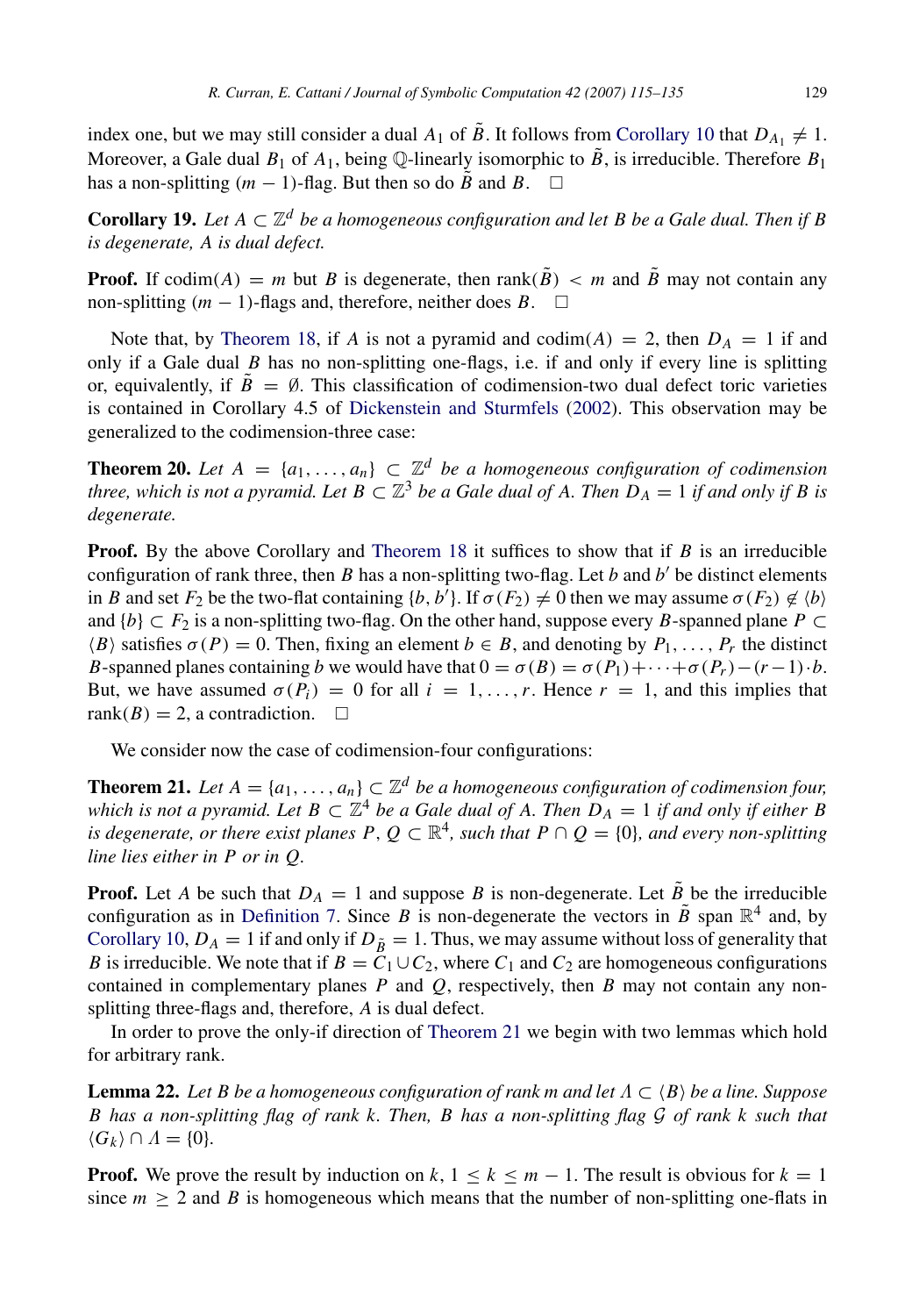*B* is either zero or at least three. Assume it to be true for non-splitting flags of rank less than  $k$ , and let F be a non-splitting flag F in B of rank  $k \ge 2$ . We can assume that  $\langle F_1 \rangle \neq \Lambda$ . Consider the projection  $\pi(B)$  to  $\langle B \rangle / \langle F_1 \rangle$ . *Λ* projects to a line  $\overline{A}$  in  $\langle B \rangle / \langle F_1 \rangle$ . Moreover, the projection of F defines a non-splitting flag of rank  $k - 1$  in  $\pi(B)$ . By inductive hypothesis there exists a non-splitting flag  $\bar{G}$  in  $\pi(B)$  of rank  $k-1$  such that  $\langle \bar{G}_{k-1} \rangle \cap \bar{A} = \{0\}$ . Let  $W_{j+1} \subset \langle B \rangle$  be the unique subspace of dimension  $j + 1$  containing  $\langle F_1 \rangle$  and projecting onto  $\langle \bar{G}_j \rangle$ ,  $j = 1, ..., k - 1$ . Notice that by construction  $W_k \cap A \subset \langle F_1 \rangle$  but, since  $A \cap \langle F_1 \rangle = \{0\}$  we have  $W_k \cap A = \{0\}$ . Setting  $G_1 = F_1, G_j = W_j \cap B$  for  $j = 2, ..., k$ , we get the desired non-splitting *k*-flag in  $B. \square$ 

<span id="page-15-0"></span>Lemma 23. *Let A* ⊂ Z *<sup>d</sup> be a homogeneous configuration of codimension m and B a Gale dual. If B is non-degenerate, then there exists a flat F* ⊂ *B of rank m* − 1 *such that*  $\sigma(F) \neq 0$ . Moreover, if we denote by  $B_F$  the homogeneous configuration in  $\langle F \rangle$  defined by  $B_F := F \cup \{-\sigma(H)\}\$ , then, if  $B_F$  is non dual-defect, B is not dual defect.

**Proof.** If every flat of rank  $m - 1$  is homogeneous, let  $s < m - 1$  be the maximal rank of a nonhomogeneous flat *F* in *B*. We have  $s > 0$  since *B* is non-degenerate. Choose a flat *G* of rank *s* with  $\sigma(G) \neq 0$  and let  $\Theta_1, \ldots, \Theta_r$  be the rank  $s + 1$  flats which contain *G*. By assumption,  $\sigma(\Theta_i) = 0$  for all  $i = 1, \ldots, r$ . Then,

$$
0 = \sigma(B) = \sum_{i=1}^r \sigma(\Theta_i) - (r-1) \cdot \sigma(G) = -(r-1) \cdot \sigma(G).
$$

Hence  $r = 1$  and therefore *B* has rank  $s + 1$ . Since  $s + 1 < m$  this implies that *B* is degenerate, a contradiction.

Suppose now that  $B_H$  is not dual defect. By [Theorem](#page-13-0) [18,](#page-13-0)  $B_H$  has a non-splitting flag  $\mathcal G$  of rank  $m - 2$  and, by [Lemma](#page-14-2) [22,](#page-14-2) we may assume that  $G_i \cap \langle \sigma(F) \rangle = \{0\}$ . But then,

$$
G_1\subset\cdots\subset G_{m-2}\subset F
$$

is a non-splitting flag of rank  $m - 1$  in *B*. Applying [Theorem](#page-13-0) [18](#page-13-0) again we deduce that *B* is not dual defect.  $\square$ 

<span id="page-15-1"></span>**Corollary 24.** Let  $A \subset \mathbb{Z}^d$  be a homogeneous configuration of codimension four and suppose a Gale dual  $B\subset \mathbb{R}^4$  of A is irreducible. Suppose B does not have any non-splitting three-flags and *let F* be a rank-three flat with  $\sigma(F) \neq 0$ . Then  $\sigma(F) \in F$  and the elements  $\{b \in F : b \neq \sigma(F)\}$ *span a plane*  $P \subset \langle F \rangle$ *, with*  $\sigma(P) = 0$ *.* 

**Proof.** Let  $B_F$  be as in [Lemma](#page-15-0) [23.](#page-15-0) Since *B* is dual defect so is  $B_H$  and hence, by [Theorem](#page-14-0) [20,](#page-14-0)  $B_F$  must be degenerate. Since  $F$  has rank three and  $B$  is irreducible, this can only happen if  $\sigma(F) \in F$ , so that  $\{\sigma(F), -\sigma(F)\}$  define a splitting line. The second assertion is then clear by [Theorem](#page-14-0) [20.](#page-14-0)  $\square$ 

We now return to the proof of [Theorem](#page-14-1) [21.](#page-14-1) Because of [Corollary](#page-7-3) [10](#page-7-3) and [Theorem](#page-13-0) [18,](#page-13-0) it suffices to prove that if  $B \subset \mathbb{R}^4$  is an irreducible, non-degenerate configuration which does not have any non-splitting three-flags, then  $B = C_1 \cup C_2$ , where  $C_1$  and  $C_2$  are homogeneous, rank-two configurations.

Let *F*  $\subset$  *B* be a rank-three flat with  $\sigma(F) \neq 0$ . By [Corollary](#page-15-1) [24,](#page-15-1)  $F \cap B = C_1 \cup \sigma(F)$  and *C*<sub>1</sub> is a rank-two flat with  $\sigma(C_1) = 0$ . Let  $C_2 := B \setminus C_1$ . We claim that  $C_2$  does not have any non-splitting two-flags. Indeed, suppose  $G_1 \subset G_2$  is a non-splitting two-flag. Let  $b \in C_1 \backslash G_2$ .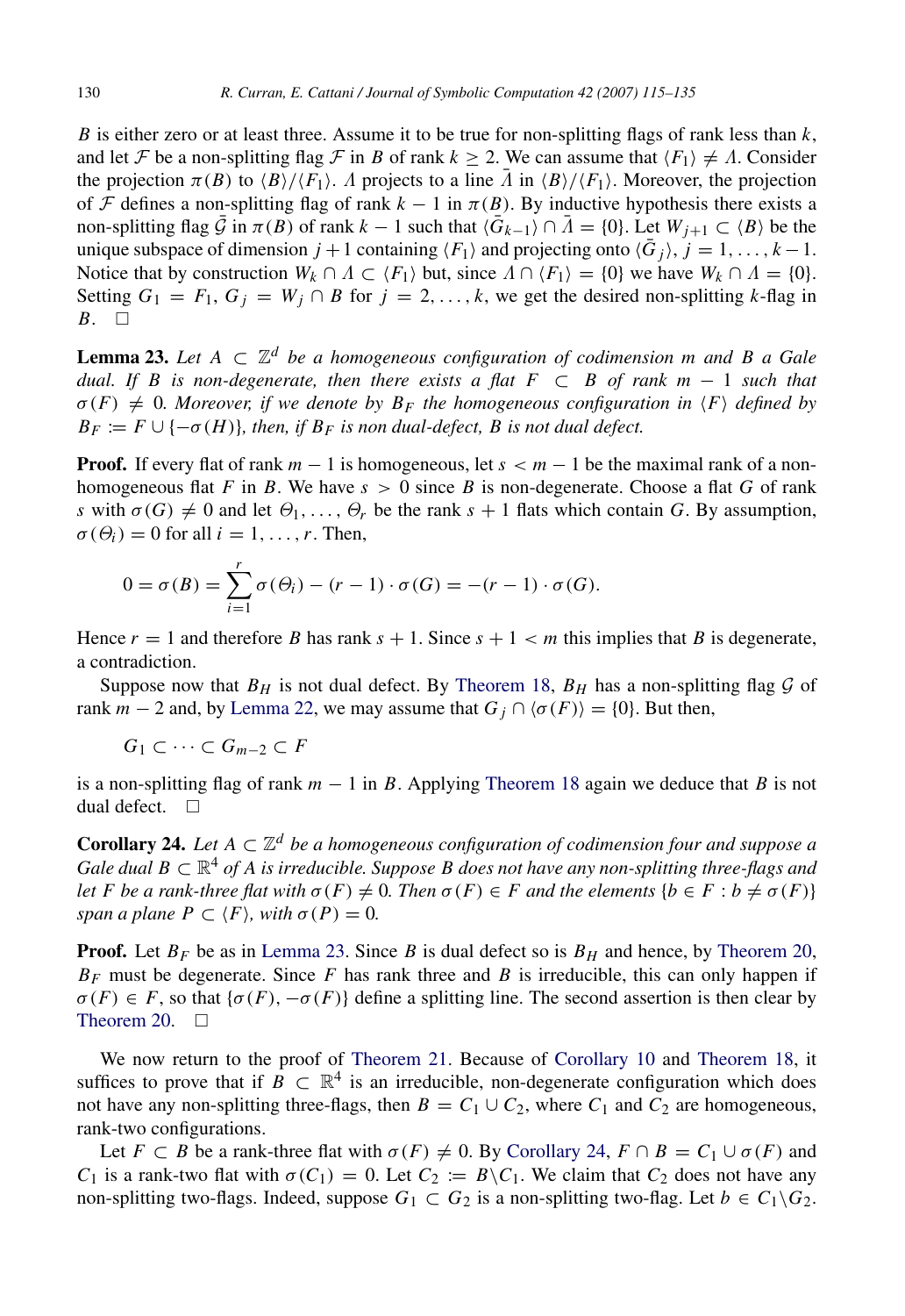Such *b* exists since  $C_1 \neq G_2$ . Then, letting  $G_3$  be the smallest three-flat containing  $G_2 \cup \{b\}$ , we would have that  $G_1 \subset G_2 \subset G_3$  would be a non-splitting three-flag in *B*, contradicting our assumption. But, it is easy to see that the argument used in the proof of [Theorem](#page-14-0) [20](#page-14-0) implies that since  $C_2$  is irreducible and has no non-splitting two-flags, it must have rank two and  $\sigma(C_2) = 0$ . Since *B* has rank four, the planes  $\langle C_1 \rangle$  and  $\langle C_2 \rangle$  must be complementary.  $\Box$ 

[Theorem](#page-14-1) [21](#page-14-1) motivates the following decomposition theorem which gives a sufficient condition for a Gale configuration to be dual defect.

<span id="page-16-1"></span><span id="page-16-0"></span>Theorem 25. *Let B be a homogeneous, irreducible configuration of rank m. Then, we can write*

$$
B = C_1 \cup \dots \cup C_s,\tag{23}
$$

*where the Ci's are homogeneous, disjoint, non dual-defect subconfigurations of B. Moreover, C<sup>i</sup> is a flat in*  $C_i \cup C_{i+1} \cup \cdots \cup C_s$  *and the*  $C_i$ *'s are maximal with these properties. Moreover, the rank of a non-splitting flag in B is bounded by*

<span id="page-16-3"></span>
$$
\rho = \rho(B) := \sum_{i=1}^{s} \text{rank}(C_i) - s.
$$
 (24)

*Hence if*  $\rho \leq m - 2$ *, B is dual defect.* 

**Remark 26.** It follows from [Theorems](#page-14-0) [20](#page-14-0) and [21](#page-14-1) that the condition  $\rho > m-1$  is a necessary and sufficient condition for a configuration *B*, of rank at most four, to be dual defect. We expect this to be the case in general. This would give a complete classification of dual defect toric varieties in terms of their Gale configuration.

Proof. The following two lemmas, necessary for the proof of [Theorem](#page-16-0) [25,](#page-16-0) may be of independent interest as well.

**Lemma 27.** Let B be a homogeneous non dual-defect configuration of rank m. Suppose  $V \subset \langle B \rangle$ *is a k-dimensional subspace,*  $0 \le k < m$ . Then, *B* has a non-splitting flag *F* of rank *m* − 1 *such that*  $\langle F_1 \rangle \cap V = \{0\}$ *.* 

**Proof.** We proceed by induction on *m*. The result is clear for  $m = 2$ . Assume our statement holds for configurations of rank  $m - 1$ . Let G be a non-splitting flag of rank  $m - 1$  in B. If  $\langle G_1 \rangle \cap V = \{0\}$  we are done. Assume then that  $G_1 \subset V$  and consider the projection  $\pi(B)$  to  $\langle B \rangle / \langle F_1 \rangle$ . Then,  $\pi(B)$  is not dual defect and, by inductive hypothesis, there exists a non-splitting  $(m-2)$ -flag  $\overline{\mathcal{F}}$  in  $\pi(B)$  such that  $\langle \overline{F_1} \rangle \cap \pi(V) = \{0\}$ . Let  $W_{j+1}$  be the unique subspace of  $\langle B \rangle$ containing  $\langle G_1 \rangle$  and projecting to  $\langle \overline{F}_j \rangle$  and set  $F_{j+1} = W_{j+1} \cap B$ . Note that  $\sigma(F_{j+1}) \notin \langle F_j \rangle$ since  $\bar{\mathcal{F}}$  is non-splitting. Now  $\langle \bar{F}_1 \rangle \cap \pi(V) = \{0\}$  implies that  $\langle F_2 \rangle \cap V = \langle G_1 \rangle$ . Now, since *F*<sub>2</sub> is spanned by non-splitting one-flats, there exists a one-flat  $F_1 \subset F_2$ , with  $\langle F_1 \rangle \neq \langle G_1 \rangle$ , and such that  $\sigma(F_2) \notin F_1$ . The flag  $F_1 \subset F_2 \subset \cdots \subset F_{m-1}$  is a non-splitting flag in *B* with  $\langle F_1 \rangle$  ∩  $V = \{0\}$ . □

<span id="page-16-2"></span>Lemma 28. *Let B be an irreducible, homogeneous, dual defect configuration and let* Λ *a line in*  $\langle B \rangle$ *. Then there exists a homogeneous, non dual-defect flat*  $C \subset B$  *of rank k,*  $2 \leq k < m$ *, such that*  $\langle C \rangle \cap \Lambda = \{0\}.$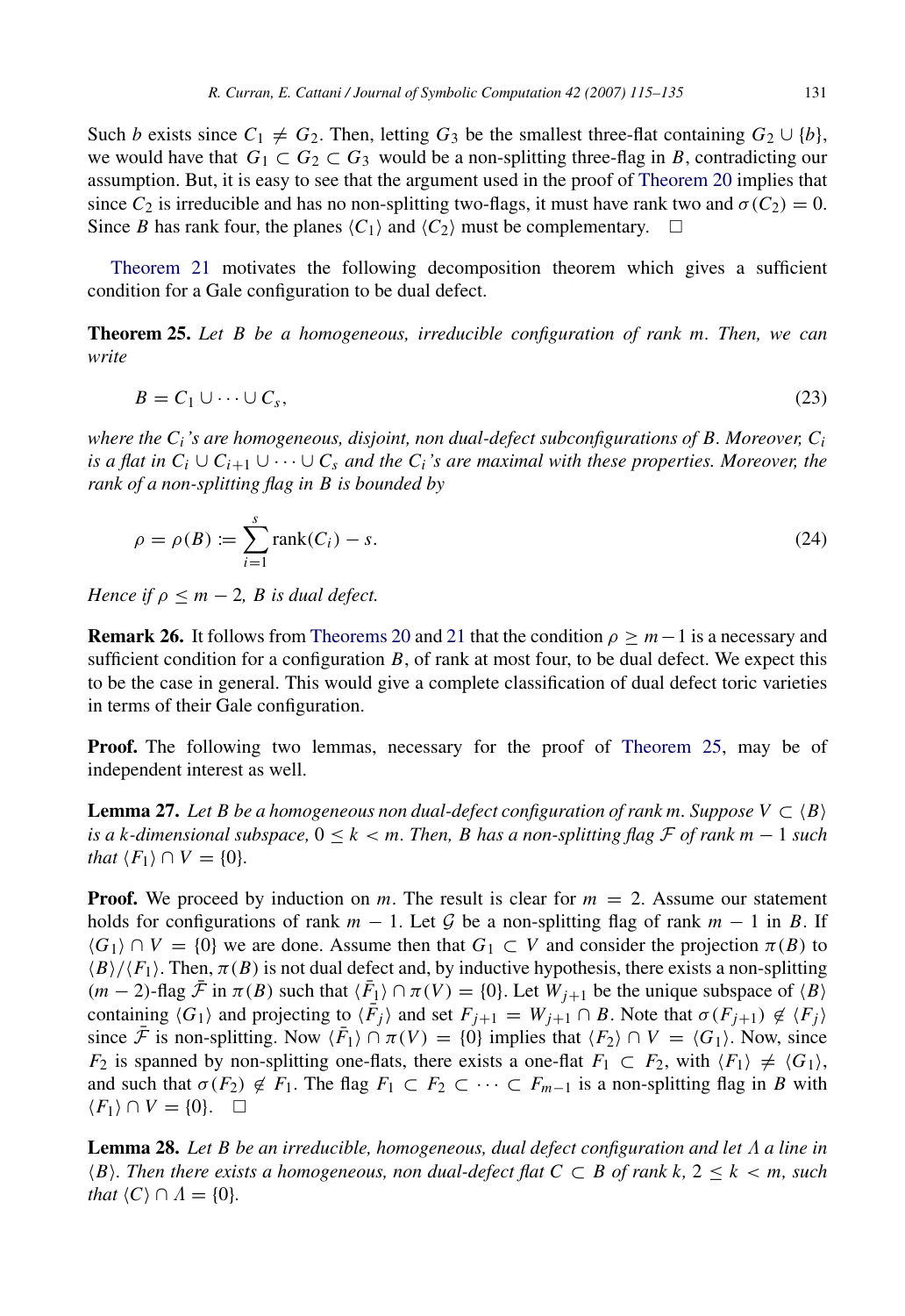**Proof.** We proceed by induction on  $m = \text{rank}(B)$ . If  $m \leq 3$  then, by [Theorem](#page-14-0) [20,](#page-14-0) there are no irreducible, non-dual-defect configurations. So assume that  $m \geq 4$  and that the result holds for configurations of rank less than *m*. Let  $k < m - 1$  be the largest rank of a non-splitting flag in *B*. We may assume that  $k \ge 2$ . Otherwise, given any one-flat  $F_1$  in *B*, every two-flat containing it must be homogeneous, but this is impossible since *B* is irreducible. Moreover, by [Lemma](#page-14-2) [22,](#page-14-2) we may assume that *B* has a non-splitting *k*-flag  $\mathcal F$  such that  $\langle F_k \rangle \cap \Lambda = \{0\}.$ 

Let  $\Theta_0, \ldots, \Theta_q$  be the distinct  $(k+1)$ -flats in *B* containing  $F_k$ . Since  $m > k+1, q \ge 1$ , and at most one  $(k + 1)$ -flat may contain both  $\langle F_k \rangle$  and Λ. Hence we may assume  $\Lambda \cap (\Theta_i) = \{0\}$  for  $j \ge 1$ . If  $\sigma(\Theta_i) = 0$  for some  $j \ge 1$ , then we can take  $C = \Theta_j$  and we are done. If not, let Let  $W = \langle \Theta_1 \rangle$  and  $B_W = \Theta_1 \cup \{-\sigma(\Theta_1)\}\.$  Then  $B_W$  is a homogeneous configuration of rank  $k + 1$ , which may or may not be irreducible. Let  $B_W$  be as in [Definition](#page-7-4) [7.](#page-7-4)

Suppose rank $(\bar{B}_W) = k$ . Then, since *B* is irreducible,  $C := \tilde{B}_W$  is a homogeneous *B*-flat of rank *k* which, we claim, is not dual defect. Indeed, let *j* be such that  $\sigma(\Theta_1) \in F_i \backslash F_{i-1}$ , we can define a non-splitting flag  $F'_1$  ⊂ · · · ⊂  $F'_{k-1}$ , of rank  $k-1$  in *C*, by  $F'_i = F_i$  for  $i < j$  and  $F'_{i} = F_{i+1} \cap C$  for  $i = j, ..., k-1$ .

If, on the other hand, rank( $\tilde{B}_W$ ) =  $k+1$ , then note that  $\tilde{B}_W$  is dual defect. Indeed, suppose  $\tilde{B}_W$ has a non-splitting *k*-flag  $G_1 \subset \cdots \subset G_k$ . Then, by [Lemma](#page-14-2) [22,](#page-14-2) we may assume without loss of generality that  $\langle G_k \rangle \cap \langle \sigma(\Theta_1) \rangle = \{0\}$ . But then  $G_1 \subset \cdots \subset G_k \subset \Theta_1$  would be a non-splitting flag of rank  $k + 1$  in *B*, a contradiction. Hence, by inductive hypothesis,  $\tilde{B}_W$  has a homogeneous, non-dual-defect flat *C* of rank at least two and such that  $\langle C \rangle \cap \langle \sigma(\Theta_1) \rangle = \{0\}$ . Therefore, *C* is a flat in *B* as well and the proof is complete.  $\Box$ 

We return now to the proof of [Theorem](#page-16-0) [25.](#page-16-0) We prove the existence of [\(23\)](#page-16-1) by induction on the rank *m*. If  $m = 2$  then, being irreducible, *B* is not dual defect and we may take  $B = C_1$ .

Suppose the theorem holds for configurations of rank less than *m* and let *B* be an irreducible, dual defect configuration of rank *m*. By [Lemma](#page-16-2) [28,](#page-16-2) there exists a homogeneous, non-dual-defect, *B*-flat  $C_1 \subset B$ . We may assume that  $C_1$  is not contained in any larger, homogeneous, non-dualdefect *B*-flat and rank( $C_1$ ) < *m*. Let  $B_1 = B \setminus C_1$ . Clearly,  $B_1$  is homogeneous and irreducible. If  $B_1$  is not dual defect then taking  $C_2 = B_1$  we are done. On the other hand, if  $B_1$  is dual defect and of rank less than *m*, then we may apply the inductive hypothesis to write  $B_1 = C_2 \cup \cdots \cup C_s$ where the  $C_j$  are maximal, homogeneous, disjoint, non-dual-defect subconfigurations of  $B_1$  and, for  $i \geq 2$ ,  $C_i$  is a flat in  $C_i \cup C_{i+1} \cup \cdots C_s$ . Finally, if rank $(B_1) = m$ , we repeat the argument and write  $B_1$  as a disjoint union  $B_1 = C_2 \cup B_2$ , where  $C_2$  is a homogeneous non-dual-defect  $B_1$ flat. Since at each step the cardinality of the remaining homogeneous configuration  $B_j$  strictly decreases, it is clear that this process terminates.

In order to prove the second assertion, consider a non-splitting flag  $\mathcal F$  of rank  $k$  in  $B$ . We claim that, for each  $p \leq k$ , there exist  $C_i$ -flats  $F_{i,p} \subset C_i \cap F_p$  such that

(1)  $\langle F_p \rangle = \langle F_{1,p} \rangle \oplus \cdots \oplus \langle F_{s,p} \rangle$  and (2) if  $\sigma(F_{i,p}) \in \langle F_{i,p-1} \rangle$ , then  $F_{i,p} = F_{i,p-1}$ .

Clearly, this would imply the result since the distinct flats among the  $F_{i,p}$ ,  $p = 1, \ldots, k$  would define a non-splitting flag in  $C_i$  whose rank would, therefore, be bounded by rank( $C_i$ ) – 1. To prove the claim we proceed by induction on *p*. If  $p = 1$ , then we may assume  $F_1 \subset C_1$  and it suffices to choose  $F_{1,1} = F_1$  and  $F_{i,1} = \emptyset$  for  $i > 1$ . Suppose now that we have constructed  $F_{i,p-1}$ ,  $i = 1, \ldots, s$  and set  $G_{i,p} := C_i \cap F_p$ . Then  $F_p$  is the disjoint union of the  $C_i$ -flats  $G_{i,p}$ , for  $i = 1, \ldots, s$ . Let  $i_0$  be the first index such that  $\sigma(G_{i_0, p}) \notin \langle F_{p-1} \rangle$ . Such an index exists since F is a non-splitting flag. Since  $\sigma(G_{i_0,p}) \notin \langle F_{p-1} \rangle$ , there exists a  $C_{i_0}$ -flat  $F_{i_0,p}$  such that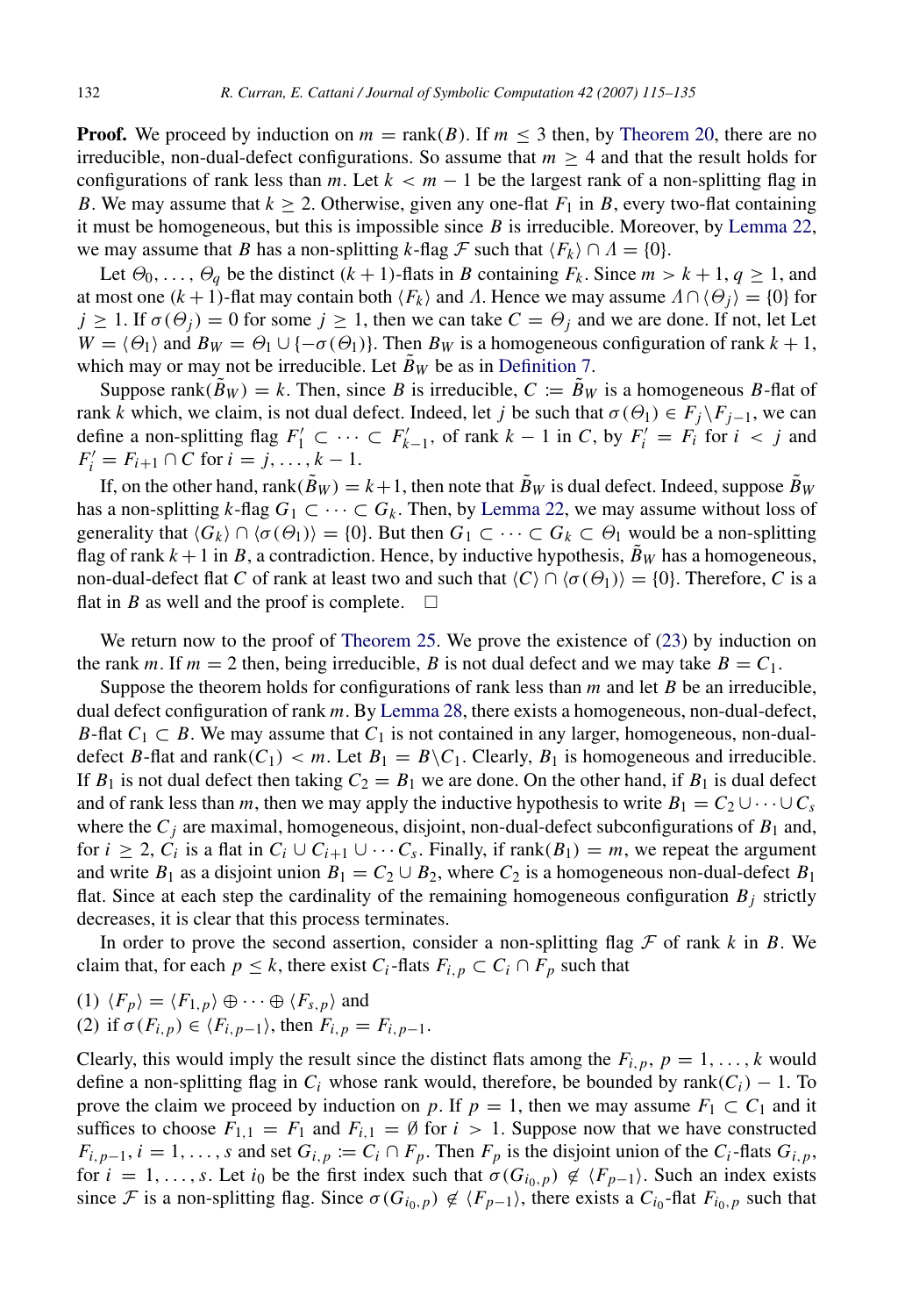$F_{i_0,p-1} \subset F_{i_0,p} \subset G_{i_0,p}$  and rank $(F_{i_0,p}) = 1 + \text{rank}(F_{i_0,p-1})$ . Set  $F_{i,p} = F_{i,p-1}$  for  $i \neq i_0$ . Note that since  $F_{i_0,p} \not\subset F_{p-1}$  rank( $F_{1,p} \cup \cdots \cup F_{s,p}$ ) must be strictly larger than  $p-1$ . Hence  $\langle F_p \rangle = \langle F_{1,p} \rangle + \cdots + \langle F_{s,p} \rangle$  and, for dimensional reasons, this must be a direct sum.  $\Box$ 

We have shown in [Theorem](#page-14-1) [21](#page-14-1) that if  $A \subset \mathbb{Z}^d$  is a homogeneous configuration of codimension four, which is not a pyramid, and *B* is a Gale dual then either *B* is degenerate or  $\tilde{B} = C_1 \cup C_2$ , and  $\langle C_1 \rangle$  and  $\langle C_2 \rangle$  are complementary planes. In this case, if  $\tilde{A}$  is a dual of  $\tilde{B}$  then  $\tilde{A}$  is a union of homogeneous, codimension-two configurations lying in complementary subspaces of  $\mathbb{Z}^d$ . Similarly, if *B* is a degenerate configuration consisting of vectors in a splitting line and in a complementary three-dimensional space, then *A* is a union of two homogeneous configurations, of codimension one and three respectively, lying in complementary subspaces of  $\mathbb{Z}^d$ . In either case, the projective toric variety  $X_A$  is obtained from a join of two varieties by attaching codimension-one configurations according to [\(8\)](#page-4-0).

More generally, if *B* is decomposed as in [\(23\)](#page-16-1) and *A* is a dual of *B*, then *A* will be a Cayley configuration of *s* configurations  $A_0, \ldots, A_{s-1}$  in  $\mathbb{Z}^q$ , where  $q = |B| - \text{rank}(B) - s$ , in the following sense:

**Definition 29.** Let  $A_0, \ldots, A_k \subset \mathbb{Z}^r$  be configurations. The configuration

$$
\mathrm{Cay}(A_0,\ldots,A_k):=(\{e_0\}\times A_0)\cup\cdots\cup(\{e_k\}\times A_k)\subset\mathbb{Z}^{k+1}\times\mathbb{Z}^r,
$$

where  $e_0, \ldots, e_k$  is the standard basis of  $\mathbb{Z}^{k+1}$ , is called the Cayley configuration of  $A_0, \ldots, A_k$ .

In the special case when  $B = C_1 \cup \cdots \cup C_s$ , as in [Theorem](#page-16-0) [25,](#page-16-0) is an irreducible configuration such that

 $\langle B \rangle = \langle C_1 \rangle \oplus \cdots \oplus \langle C_s \rangle,$ 

then, if  $A \subset \mathbb{Z}^d$  is dual to *B*, the toric variety  $X_A$  is a join of varieties  $X_{A_1}, \ldots, X_{A_s}$  lying in disjoint linear subspaces and the dual variety  $X_A^*$  has codimension *s*. However, as the following example shows, for codimension greater than four, it is no longer true that every dual defect toric variety is obtained from a join by attaching codimension-one configurations according to [\(8\)](#page-4-0).

**Example.** Let *A* be the Cayley configuration in  $\mathbb{Z}^4$ ,

 $A := \text{Cay}(\{0, 1, 2\}, \{0, 1, 2\}, \{0, 1, 2\}).$ 

The variety  $X_A$  is a smooth three-fold in  $\mathbb{P}^8$ . It is easy to show that a Gale dual  $B \subset \mathbb{Z}^5$ may be decomposed as  $B = C_1 \cup C_2 \cup C_3$ , where  $C_i$  is an irreducible, homogeneous, codimension-two configuration and, therefore, non-dual-defect. Let  $\rho(B)$  be as in [\(24\)](#page-16-3). Then  $\rho(B) = 3 = \text{rank}(B) - 2$  and, by [Theorem](#page-12-1) [25,](#page-16-0) *B* is dual defect. In fact using Theorem [16](#page-12-1) one can show that  $X_A^*$  is a six-dimensional subvariety of  $\mathbb{P}^8$ .

Di Rocco has obtained a classification of dual defect projective embeddings of smooth toric varieties in terms of their associated polytopes [\(Di Rocco,](#page-20-7) [2006\)](#page-20-7). Recall that a homogeneous configuration *A* is said to be *saturated* if  $A = \{a_1, \ldots, a_n\}$  consists of all the integer points of a *d* − 1 dimensional polytope with integer vertices, *P*, lying on a hyperplane off the origin. Moreover, the projective toric variety  $X_A$  is smooth, if and only if the polytope P is *Delzant*, that is, for each vertex v of P, there exist  $w_1, \ldots, w_d \in \mathbb{Z}^d$ , such that  $\{w_1, \ldots, w_d\}$  is a lattice basis of  $\mathbb{Z}^d$ , and  $P = v + \sum_{j=1}^d \mathbb{R}_+ \cdot w_j$  near v. It is well known that projective embeddings of smooth toric varieties are in one-to-one correspondence with Delzant polytopes.

<span id="page-18-0"></span>Di Rocco's classification theorem [\(Di Rocco,](#page-20-7) [2006,](#page-20-7) Theorem 5.12), which is proved by techniques completely different to the ones in this paper, may now be stated as follows: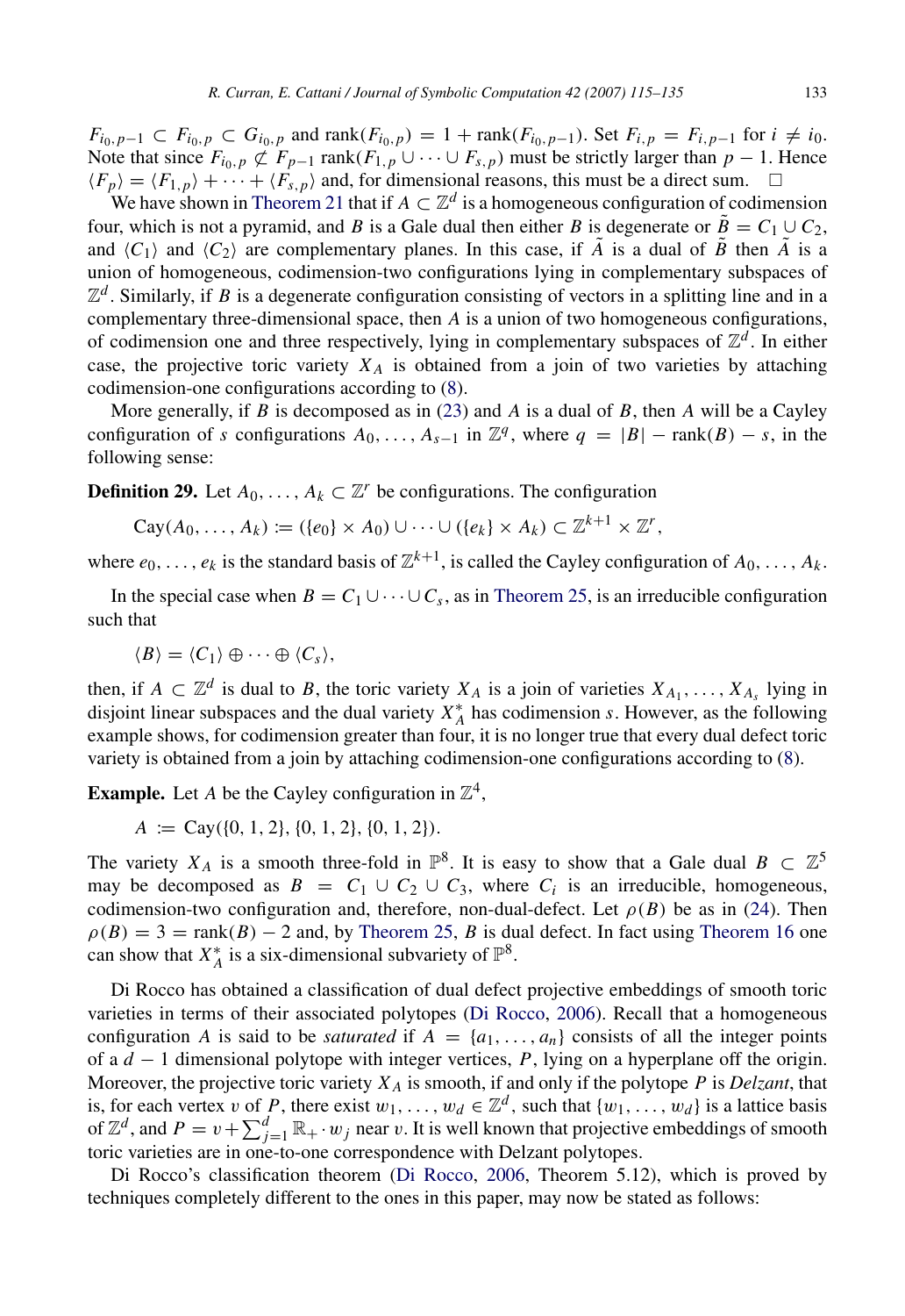Theorem 30. *Let A be a saturated, homogeneous, configuration in* Z *<sup>d</sup> which is not a pyramid* and such that  $P = \text{conv}(A)$  is Delzant. Then A is dual defect if and only if

$$
A = Cay(A_0, \ldots, A_k),
$$

*where k is such that*  $\max(2, \frac{d}{2}) \le k \le d - 1$ ,  $A_0, \ldots, A_k$  *are saturated and the polytopes*  $P_i := \text{conv}(A_i) \subset \mathbb{R}^{d-k-1}$  *are all Delzant polytopes of the same combinatorial type.* 

Thus, we see that the smoothness condition puts very strong conditions on the type of Cayley configuration we may consider. To illustrate this, we will list all smooth dual defect projective toric varieties of codimension at most four.

We note first of all that in these cases, the configurations  $A_i$  in [Theorem](#page-18-0) [30](#page-18-0) must be onedimensional. In fact, let A be a dual defect, saturated, homogeneous, configuration in  $\mathbb{Z}^d$  which is not a pyramid and such that  $P = \text{conv}(A)$  is Delzant, and write  $A = \text{Cay}(A_0, \ldots, A_k)$ , as in [Theorem](#page-18-0) [30.](#page-18-0) Then, if  $codim(X_A) \leq 5$ , each polytope  $P_i$  must be one-dimensional. Indeed, let us consider the simplest case when the polytopes  $P_i$  are two-dimensional. Then  $d = k + 3$  and since by assumption  $k \ge (k + 3)/2$ , we must have  $k \ge 3$ . The fewest number of integral points in a Delzant polytope in  $\mathbb{R}^2$  is three. Hence  $n = |A| \ge 12$  and  $m = n - 6 \ge 6$ .

Let  $[p]$  denote the configuration  $\{0, 1, \ldots, p\} \subset \mathbb{Z}$ . An easy counting argument now shows that the smooth dual defect toric varieties of codimension less than or equal to four are the ones associated with the Cayley configurations listed below:

Codimension 2: Cay([1], [1], [1]).

**Codimension 3:** Cay([1], [1], [2]); Cay([1], [1], [1], [1]).

Codimension 4: Cay([1], [2], [2]); Cay([1], [1], [3]); Cay([1], [1], [1], [2]);  $Cay([1], [1], [1], [1], [1]).$ 

The Gale duals of the configurations in the above list are easily computed. Indeed, it is easy to see that each Cayley factor  $A_i = [1]$  contributes a splitting line containing two vectors from  $B$ , and these vectors are primitive relative to the lattice  $\mathbb{Z}^m$ . Similarly, each factor  $A_i = [k]$  contributes a homogeneous subconfiguration  $C_i$  of rank k and containing exactly  $k + 1$  primitive vectors in *B*. Thus, for example, in the codimension-four case, the configuration Cay([1], [2], [2]) has a Gale dual *B* whose reduced configuration *B* decomposes as  $C_1 \cup C_2$ , where  $C_i$  are homogeneous configurations of rank two, lying in complementary planes, and consisting of three primitive vectors each.

# Acknowledgements

We are grateful to Alicia Dickenstein and to two anonymous referees for their thoughtful comments on a previous version of this paper. The second author was partially supported by NSF Grant DMS-0099707. Some of the work on this paper was done while visiting the University of Buenos Aires supported by a Fulbright Fellowship for Research and Lecturing. The hospitality of the Departamento de Matematica, Facultad de Ciencias Exactas y Naturales, is gratefully ´ acknowledged.

#### References

<span id="page-19-0"></span>Batyrev, V.V., Materov, E.N., 2002. Toric residues and mirror symmetry. Mosc. Math. J. 2 (3), 435–475.

<span id="page-19-1"></span>Beltrametti, M.C., Fania, M.L., Sommese, A.J., 1992. On the discriminant variety of a projective manifold. Forum Math. 4 (6), 529–547.